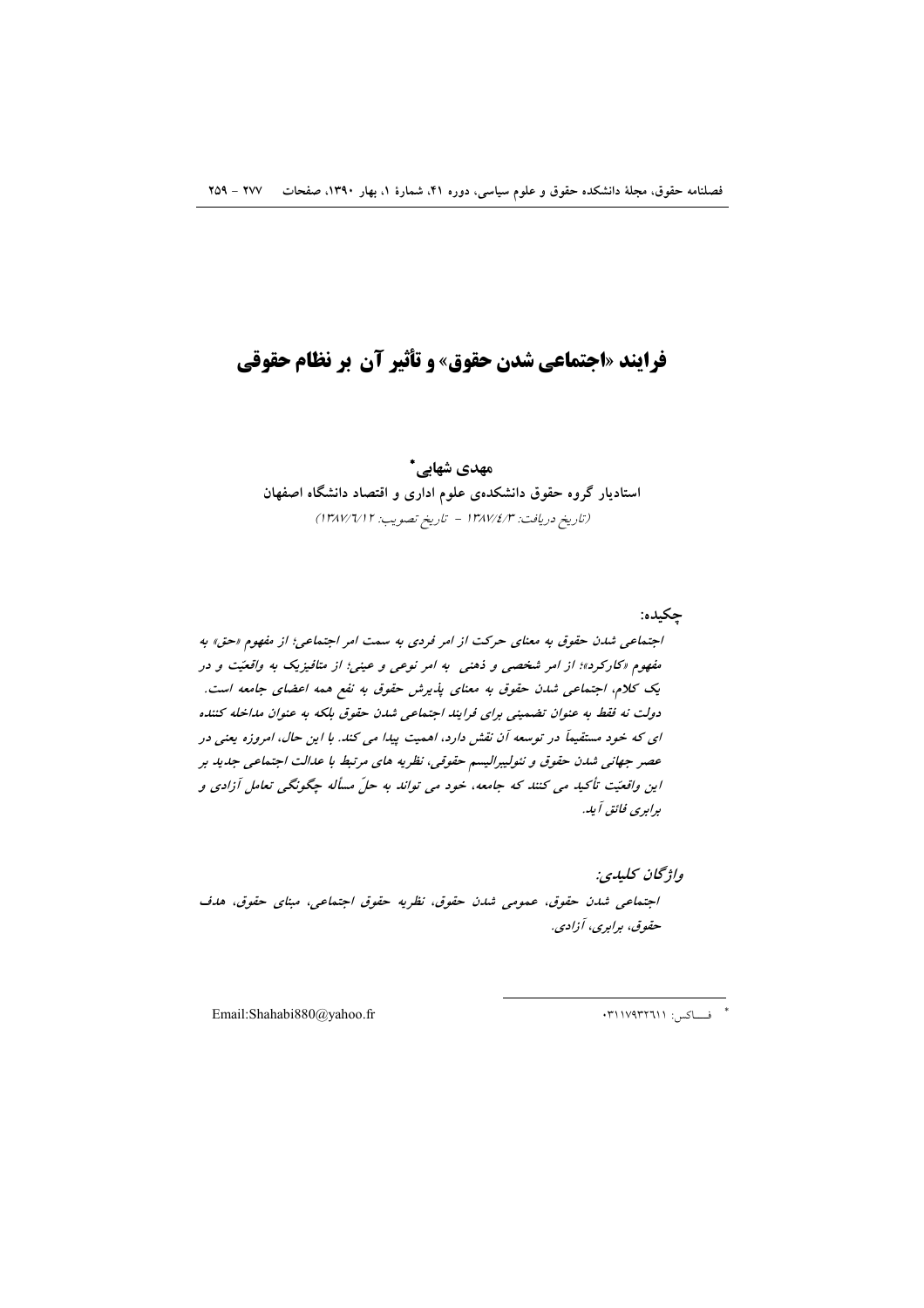#### ١. مقدّمه

گذار از قرن ۱۹ به قرن ۲۰ میلادی تحوّلی عمده را در دنیای حقوق نشان می دهد که می توان از آن تحت عنوان «اجتماعی شدن حقوق» یا حرکت از حقوق فردی به حقوق اجتماعی یاد کرد. تحوّلی که آثار آن هنوز باقی است. این حرکت و تحوّل نشان از تلاشی نظری برای نزدیک کردن دو مفهوم «متافیزیک» و «واقعیت» در نظام حقوقی دارد. با این حال، معنا و گسترهی این حرکت چندان هم واضح نیست؛ چرا که برخی معنای «واقعیت» را در اراده ی دولتی و پوزیتیویسم دولتی جستجو کرده(Charmont,1903:380) و برخی دیگر مسیر گذار از متافیزیک به واقعیت را در عبور از فردگرایی افراطی مبتنی بر حقوق طبیعی مدرن به فردگرایی اجتماعی یافتهاند(Arnaud,1975, 25; Niort, 1994, 776). نزاع اصلی در حقیقت به چگونگی در کنار هم قرارگرفتن اّزادی ًو برابری در ساختار حقوقی– اجتماعی بر میگردد و حرکت از حقوق فردی به سمت حقوق اجتماعی هر چند در معنا ی اَن اختلاف نظر وجود دارد، انعکاسی از این دغدغه اصلی است. شایان ذکر است که اجتماعی شدن حقوق نزد همهی اندیشمندان حقوقی مثبت تلقی نمی شود. ژرژ رییر استاد فرانسوی، تنها نتیجه این تحول را «افول حقوق» می داند. در اندیشهی رییر جوهر حقوق آزادی فردی است که ارمغان حقوق طبیعی است و با حرکت به سمت حقوق اجتماعی این آزادی دوباره صدمه می بیند( Ripert, 44 :1998). بر خلاف ريبر، لوئي لوفور از مخالفان رويكرد انتزاعي به حقوق و مفاهيم حقوقي، اجتماعی شدن حقوق را منفی ارزیابی نکرده و دور شدن از صورتگرایی حقوقی را جز با آن امکانپذیر نمیداند. لوفور صورتگرایی را مانع جدّی شناخت مبنای واقعی قاعده حقوقی و حقوق واقع گرايانه تلقّى مي كند (Le Fur, 1931: 279).

به نظر می٫رسد «اجتماعی شدن حقوق» را میٍتوان در دو سطح مبنا یا منشأ الزام اَوری قاعدهی حقوقی و هدف قاعدهی حقوقی مورد مطالعه قرار داد. بی تردید، عبور از حقوق فردی یا حقوق فردگرایانه به حقوق اجتماعی میتواند در این دو سطح متفاوت بوده و آثاری متفاوت به دنبال داشته باشد و نزاع علمی ذکر شده به همین تفاوتها بر می گردد.

# ۲. مبنای قاعده ی حقوقی و « اجتماعی شدن حقوق»

## ۲٫۱. معنا و آثار اجتماعی شدن حقوق در حوزهی مبنای قاعدهی حقوقی

اجتماعی شدن حقوق در حوزه ی منشأ الزام آوری قاعدهی حقوقی میتواند در تقابل با دو اندیشه قرار بگیرد: الف اراده گرایبی حقوقی(Volontarisme juridique) که مبنای قاعدهی حقوقی را در عقلانیت پیشرو پوزیتیویسم دولتی جستجو میکند و دولت را ایجاد کنندهی قواعد حقوقی اعلام می کند. ب. شخص گرایی حقوقی (Subjectivisme juridique) که مبنای قاعدهی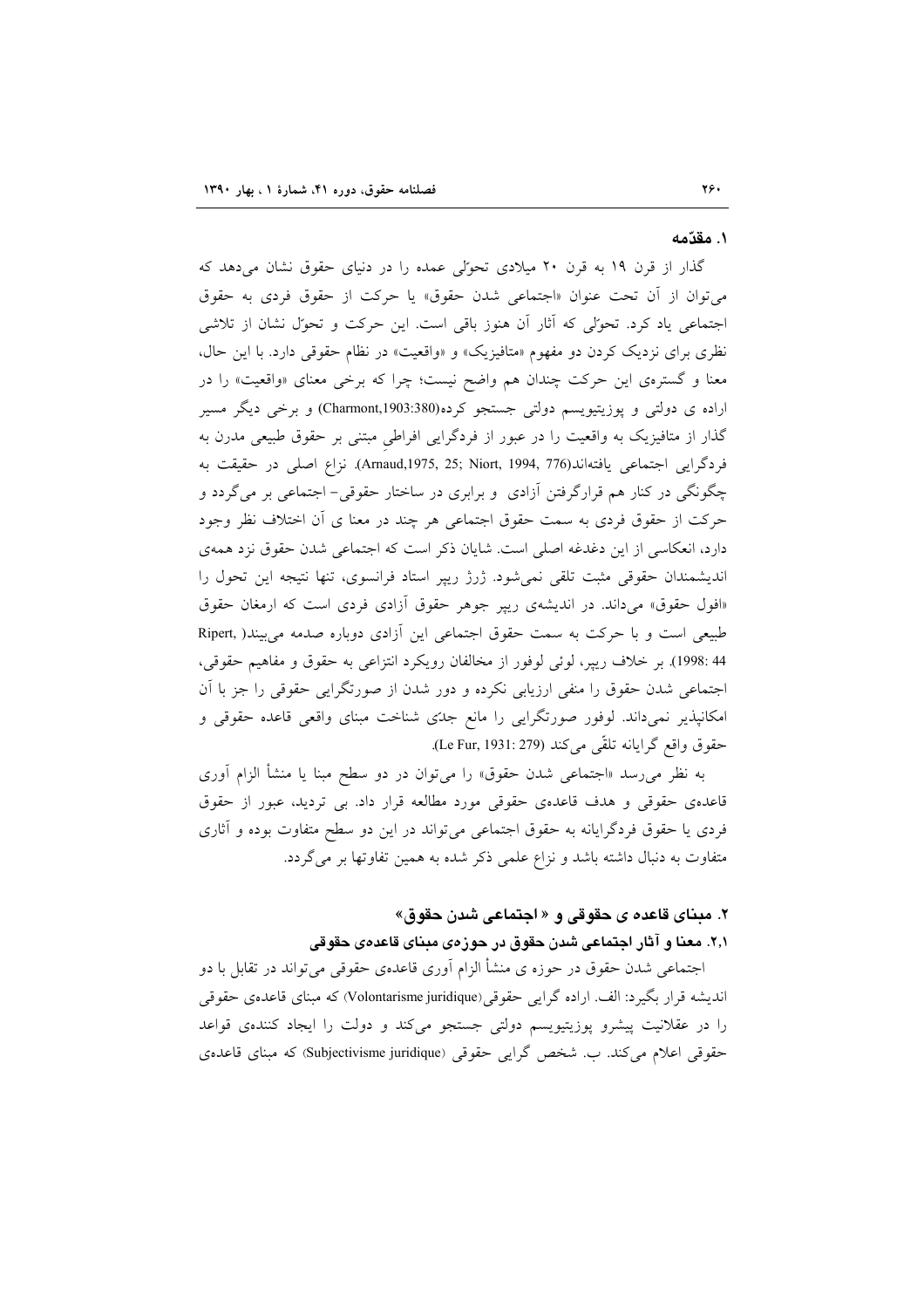حقوقی را در عقلانیت فطری جستجو میکند. بدین ترتیب، اجتماعی شدن حقوق می تواند به معنای عبور از مبنای ارادی به مبنای اجتماعی در حوزهی اعتبار قاعدهی حقوقی باشد (العاسي،١٣٥٤: Donzelot.1994: 88 et 89; Fowler Vincent Harper, 1930: 308 . A . نظر يه ي حقوق اجتماعی در معنای افراطی آن با حذف فرد از یک طرف و دولت از طرف دیگر، مبنای قاعدهی حقوقی را در همبستگی اجتماعی جستجو میکند. ظهور مفاهیمی چون «وجدان اجتماعی» و «واقعیت هنجاری» در اندیشهی حقوقی که تعبیری از همبستگی اجتماعی محسوب میشوند، در جهت تبیین مبنای واقعی قاعدهی حقوقی ارزیابی میشوند (Duguit, 1999:26; Gurvitch,) 863 :1941). بدين ترتيب، روابط اجتماعي- حقوقي نه مبتني بر رابطهي تبعيّت و الزام دولتي و نه مبتنی بر همکاری ارادی است؛ چرا که نه دولت و نه فرد هیچکدام نقشی در ایجاد قواعد حقوقي ندار ند(Duguit, Op. Cit: 26.

أثار این تحوّل را میٍتوان در سطح منابع و مفاهیم حقوقی دنبال کرد. تقسیم منابع حقوق در دکترین حقوقی به منابع ثانوی و شکلی و منابع بنیادی و اولیه (Le Fur. Op. Cit: 284) از این منظر قابل توجه است. ارادهی دولت که در قانون و رویّه ی قضایی تبلور پیدا میکند و اراده یفرد که با قرارداد عینیّت مییابد، در زمرهی منابع ثانوی قرار میگیرند و عرف، اعتباری اوَلِيه پيدا مي كند (368 :Bonnecase, 1932 368). تفكيك قواعد فنّي ( Le construit, Les règles constructives) از اصول و بنیادها (Les donnés, Les règles normatives) در اندیشهی کسانی چون فرانسوا ژنبی و لئون دوگی، استادان فرانسوی و قائل شدن به این نکته که قواعد فنّی اعتبار خود را از اصول و بنیادهای حقوقی أخذ میکنند، تلاشی دیگر برای جستجوی مبنای واقعي قاعدهي حقوقي است (105 :1927/1 : 97 : 97 : 6ény, 1922/1.

یکی از مهم ترین نتایج این تقسیم بندیها در منابع و مفاهیم حقوقی، مشخص شدن مرز بین دو مفهوم «قانون» و «حقوق» است؛ امری که در ساختار پوزیتیویسم دولتی چندان روشن نیست (کاتوزیان، ۱۳۷۹: ۹٤، ۵۰۰). این جدایی در تحول روشهای تفسیر قاعده حقوقی به سمت تفسیرِهای مبتنی بر متغیّرِها و ضرورت های اجتماعی نمود پیدا می کند (باقرزاده،۱۳۸۱: ۲۳). توسعه حقوق اجتماعي، حتَّى ييشرفت تفسير اجتماعي از حقوق مدنى را به دنبال داشته است؛ به طوری که می توان گفت بدون این تحول، حقوق کار و تأمین اجتماعی زمینه ی بروز پیدا نمي كردند ( Supiot 2005: 234; David N. Schiff, 1976: 292. 293).

اجتماعی شدن حقوق در برخورد با اندیشهی حقوق طبیعی مدرن که منشأ فردگرایی افراطی و متافیزیکی قرن ۱۸ و ۱۹ است، تغییراتی را در آن ایجاد کرده است. در واقع، حقوق اجتماعی، حقوق طبیعی را به واقعیت اجتماعی نزدیک و آن را از متافیزیک دور ساخت. به همین دلیل است که حقوق طبیعی در اواخر قرن نوزدهم، هویّت خود را در نوعی عدالت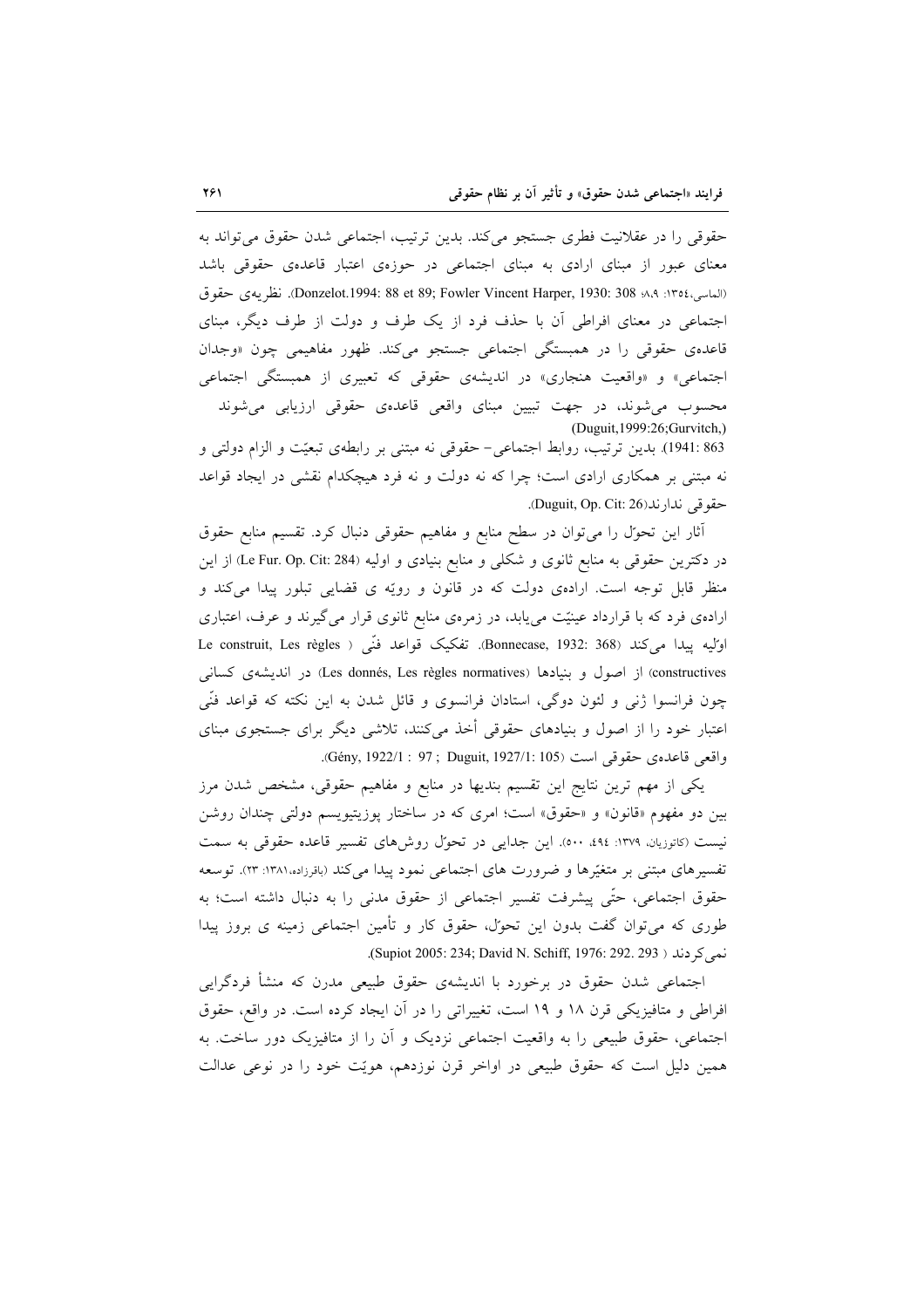متغیّر جستجو کرده و مبنای قاعدهی حقوقی را نه عقلانیت متافیزیکی که عقلانیّت فطری تغییر يلدر مي داند (104 (Ripert, 1998: 17; Le Fur, Op. Cit: 294, 295, 296; Paul Hanly Furfey, 1959: 104). اینگونه است که حقوق طبیعی به گسترش حقوق کار و تأمین اجتماعی کمک میکند. با این حال، این نکته را نیز باید اشاره کرد که تلاقی حقوق طبیعی و حقوق اجتماعی به عنوان مبنای قاعده حقوقي، براي فرايند اجتماعي شدن حقوق هم نتيجهي مثبتي را به همراه داشته است. واقعیت أن است که حقوق اجتماعی با برخورد با حقوق طبیعی از افراط گرایی به دور مانده است. نفي مفهوم «حق» و «عدالت» از عالم اعتبار حقوقي مي تواند مصداقي از اين افراط گرايي باشد که در آثار برخی از پیشگامان اندیشهی اجتماعی شدن حقوق و از جمله آگوست کنت و لئون دوگی جوان باز می یابیم ( Auguste Comte, 1929/1: 87; Duguit, 1921: 22; Paul Hanly .(Furfey, Op. Cit: 105, 106)

سازش میان حقوق اجتماعی و حقوق فردی را باید محصول همین تلاقی دانست. نتیجه این امر سازگاری بین مقتضیات عدالت اجتماعی بدون قربانی کردن اصول و فلسفه حقوق شخصی بود(نظری نژاد،۱۳۸۱: ۸۳-۸۶ Niort, Op. Cit: 782)؛ اصول و فلسفهای که اعلامیه جهانی حقوق بشر انعكاسي از آن است.

# ۲٫۲. تعارض درونی اندیشههای مرتبط با اجتماعی شدن حقوق در حوزهی مبنای قاعدهی حقو قي

انديشه حقوق اجتماعي افراطي با دو تعارض دروني روبرو است:

۲٫۲٫۱. عدم حذف کامل ارادهی فردی در روند ایجاد قاعدهی حقوقی: همبستگی اجتماعی مورد نظر اندیشهی حقوق اجتماعی افراطی، زمینه رشد و توسعه تعاون ارگانیکی را فراهم ميأورد (Donzelot, Op. Cit: 13). در اين نوع تعاون، مفاهيم حقوق خصوصي مانند قرارداد، هر چند بیشتر به مفهوم جامعه شناختی تا حقوقی اَن نقش بیشتر دارند. این نقش تا آنجا اهمیت می یابد که لئون دوگی از پیشگامان اندیشهی حقوق اجتماعی افراطی را مجبور به پذیرش حقوق خصوصی حداقلی، یعنی حقوق خصوصی محصور شده در چهار اصل آزادی فردي، آزادي قراردادي، مالكيت خصوصي و اصل مسئوليت مدني مبتني بر تقصير مي كند ( Duguit, 1927/1: 108, 109). اگر چه، لئون دوگی سعی می کند این اصول را در بستر اجتماعی و کارکردگرایانه و نه متافیزیک معنا کند، ولی تردیدی نیست که پذیرش این اصول می تواند به معنای پذیرش نقش ارادهی فردی در دنیای اعتبار حقوقی باشد.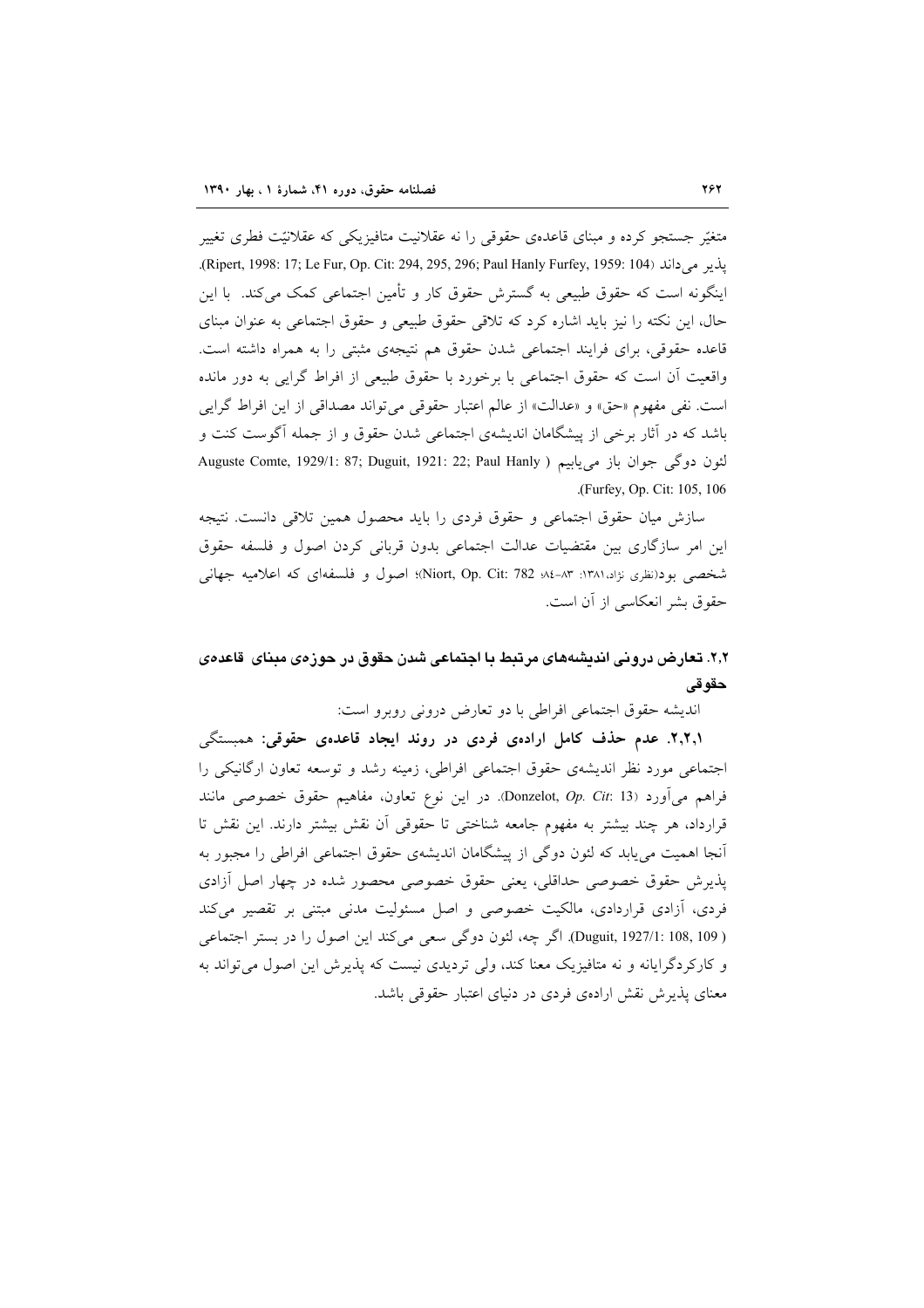#### ٢,٢,٢. عدم حذف كامل ارادهي دولتي در روند ايجاد قاعدهي حقوقي

انديشه حقوق اجتماعي افراطي على رغم تمام تلاش خود، موفَّق به ناديده گرفتن نقش دولت به عنوان ابزار اجتماعی شدن حقوق و پیشرفت اندیشهی حقوق اجتماعی نشده است (Rosanvallon. 1992: 41). طرفداران اجتماعی شدن حقوق در حوزهی مبنای قاعدهی حقوقی، به ناچار بر این واقعیّت صحّه گذاردهاند که اعمال حاکمیّت ابزار تضمین و تثبیت اجتماعی شدن حقوق است. بی تردید دولت در مقام تضمین دست به ایجاد قواعد حقوقی فنّی میزند و بدین ترتیب در حوزهی مبنای قاعدهی حقوقی نقشی جدتی می یابد.

# ٣. هدف قاعدهي حقوقي و اجتماعي شدن حقوق ١-٣. معنا و مفهوم اجتماعي شدن حقوق در سطح هدف

اندیشهی حقوق اجتماعی ژرژ گورویچ به عنوان نظریهای میانه رو (Transpersonnalisme) در حوزهٔ هدف حقوق مطرح شده است (Gurvitch, Op. Cit: 26, 28, 29). در این اندیشه نه دولت و نه فرد هیچکدام ارزش برتر را شکل نمیدهند. حاکمیت مطلق از آن حقوق است که تنها یک هدف دارد و اَن حرکت به سوی متمدّن کردن جامعه است (Roubier, 2005: 267). هر چند اندیشهی گورویچ کاملاً سازگار با توسعه هدف اجتماعی حقوق است، با این حال این اندیشه در حوزهی مبنای حقوق وحدت گراست. حقوق اجتماعی گورویچ مبنای قاعده حقوقی را در «واقعیت هنجاری» (Le fait normatif) جستجو می کند و هیچ نقشی به دولت در توليد و ايجاد قاعده حقوقي نمي دهد (Gurvitch, Op. Cit: 18, 19, 23; Belley.1986: 446). بنابراین، هرچند این نظریه در مقابل دولت گرایی حقوقی قرار می گیرد و از این منظر میانه رو محسوب می شود، اما در حقیقت با حذف نقش دولت و همین طور نقش فرد در ایجاد قاعده حقوقی، به نوعی دوباره در دام وحدت گرایی گرفتار میآید. به نظر می رسد برای حرکت به سمت اجتماعی کردن هدف حقوق در قالب نظریهی حقوق اجتماعی، ضرورتی ندارد که قاعده حقوقی را بر مبنایی واحد مبتنی کنیم و بدین ترتیب نقش دولت را در مبنای حقوق حذف کنیم. این در حالی است که در هر حال بر نقش دولت در حرکت به سمت این هدف هم تأكيد شده است. براي تحقّق هدف اجتماعي در راستاي اصلاح حقوقي– اجتماعي، مسير مارکسیسم حقوقی نیز دچار نوعی تندروی است. به عبارت دیگر، برای اصلاح ساختار حقوق خصوصی که در دیدگاه نظری مارکسیسم به عنوان حقوق طبقه بورژوا تلقی می شود، ضرورتی به پیوند ناگسستنی حقوق و دولت نیست( Stoyanovitch.1974: 56, 64). در حقیقت با این رویکرد در دام نوعی توتالیتاریسم حقوقی گرفتار میآییم که با حذف مالکیت خصوصی و بازار در نهایت منجر به عمومی سازی مطلق و بدون عنصر ارزش حقوق و تقدم ماهوی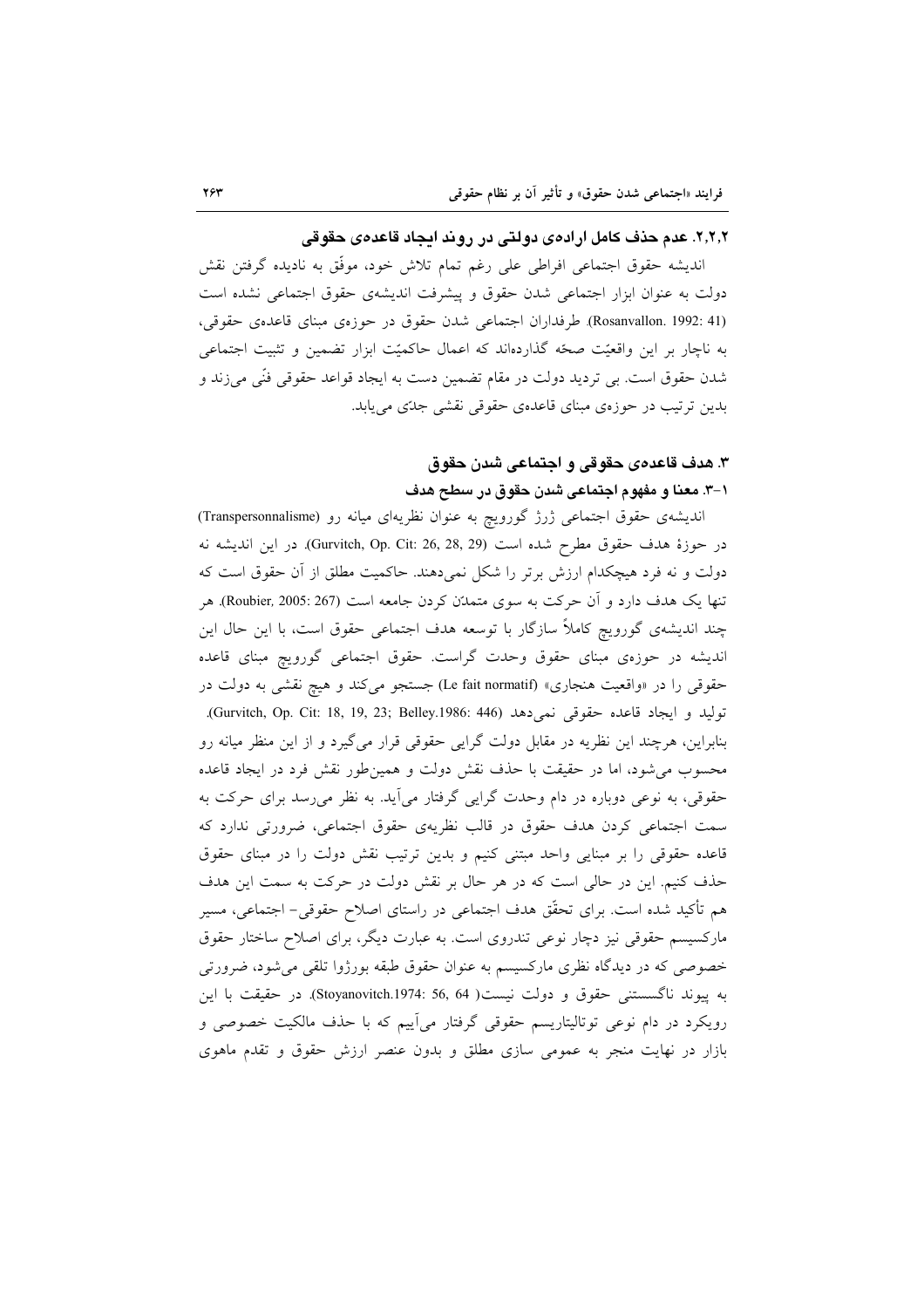حقوق عمومي بر حقوق خصوصي مي شود(Gurvitch, Op. Cit: 25). اين در حالي است كه اين تقدَّم هيچگاه مسلَّم نيست و حتى برخي از سوسياليستها از جمله آنتون مانژه از حقوق خصوصی به عنوان یک نظم خودجوش (L'ordre spontané) یاد کردهاند (Menger, 1904: 252). بنابراین، اجتماعی شدن حقوق در سطح هدف ایجاب میکند که به سمت وحدت گرایی

حقوقی در حوزه ی مبنا و منشأ الزام آوری قاعدهی حقوقی حرکت نکنیم؛ چرا که اگر این وحدت گرایی به نفع حقوق خصوصی باشد، اصلاح نظام حقوق خصوصی را با مشکل مواجه می سازد و اگر به نفع حقوق عمومی باشد به توتالیتاریسم می انجامد، همانگونه که در دولت گرایی اجتماعی مارکس ملاحظه میکنیم. نمیتوان انکار کرد که در این نوع دولت گرایی، حقوق عمومی مبتنی بر ارزش (حق و أزادی فردی) مجال توسعه پیدا نمی کند (.Demogue .(2001: 595,596; Borgetto et Lafore.2000 :125

انتخاب مسیر دوگانگی در حوزهی مبنای قاعدهی حقوقی، نفوذ نظریهی حقوق اجتماعی به عنوان هدف حقوق را در نظامهای حقوقی دینی مانند نظام حقوقی شیعه نیز أسان تر می کند. به عبارت دیگر، حقوق اجتماعی به عنوان مبنای حقوق نم تواند به هیچ وجه در داخل چنین نظامهایی هایی پذیرفته شود. در حالی که تعقیب هدف اجتماعی در چارچوب دوگانگی حقوقی با موانع کمتر در این نظامها روبرو است (علیزاده، ۱۳۸٤ :١٣٦)؛ مبنای قاعدهی حقوقی در نظام حقوقی اسلام، ارادهی الهی است که هم نسبت به گزارههای عقلانیت دولتی افراطی و هم آموزههای عقلانیت فطری افراطی بیگانه است (الجابری،۱۳۷٦: ۱۲۹؛ صدر ۱۳۵۹: ۸ ۹).

امًا، معناي اجتماعي شدن حقوق در سطح هدف يا تحوّل از حقوق فردي به سمت حقوق اجتماعی در حوزهی هدف قاعده ی حقوقی چیست؟ از نظر ژُزف شارمـُن در مقالهای که با عنوان «اجتماعی شدن حقوق» منتشر کرده است، «اجتماعی شدن حقوق به معنای قابل فهم کردن و وسیع تر کردن آن است؛ توسعه دایره آن از غنی به فقیر، از مالک به کارگر، از مرد به زن، از پدر به فرزند، و به طور کلّی به معنای به نفع همه گردانیدن حقوق است»( .Charmont Op.Cit: 380). به عبارت دیگر، در اجتماعی شدن حقوق، برخلاف لیبرالیسم و فردگرایی افراطی، مفهوم انتزاعی و مجرَّد «فرد» جای خود را به «شهروند» که مفهومی بیشتر اجتماعی است، مے دھد (Sadoun, 2000: 6, 7).

گوستاو رادبروش، استاد آلمانی و از پیشگامان اندیشهی اجتماعی شدن حقوق، حرکت از فردگرايي به سمت حقوق اجتماعي يا اجتماعي شدن حقوق را در چهار گزاره خلاصه مي كند (Radbruch.1931: 390): الف. در وراي معناي انتزاعي شخص، اجتماعي شدن حقوق، فردگرايي عینی و واقعی را به نمایش میگذارد. بدین ترتیب، در حقوق اجتماعی اشخاص با عنوان خود، يعني كارگر، كارفرما، كودك، زن و... معنا پيدا مي كنند؛ ب. در حقوق اجتماعي، موقعيت فرد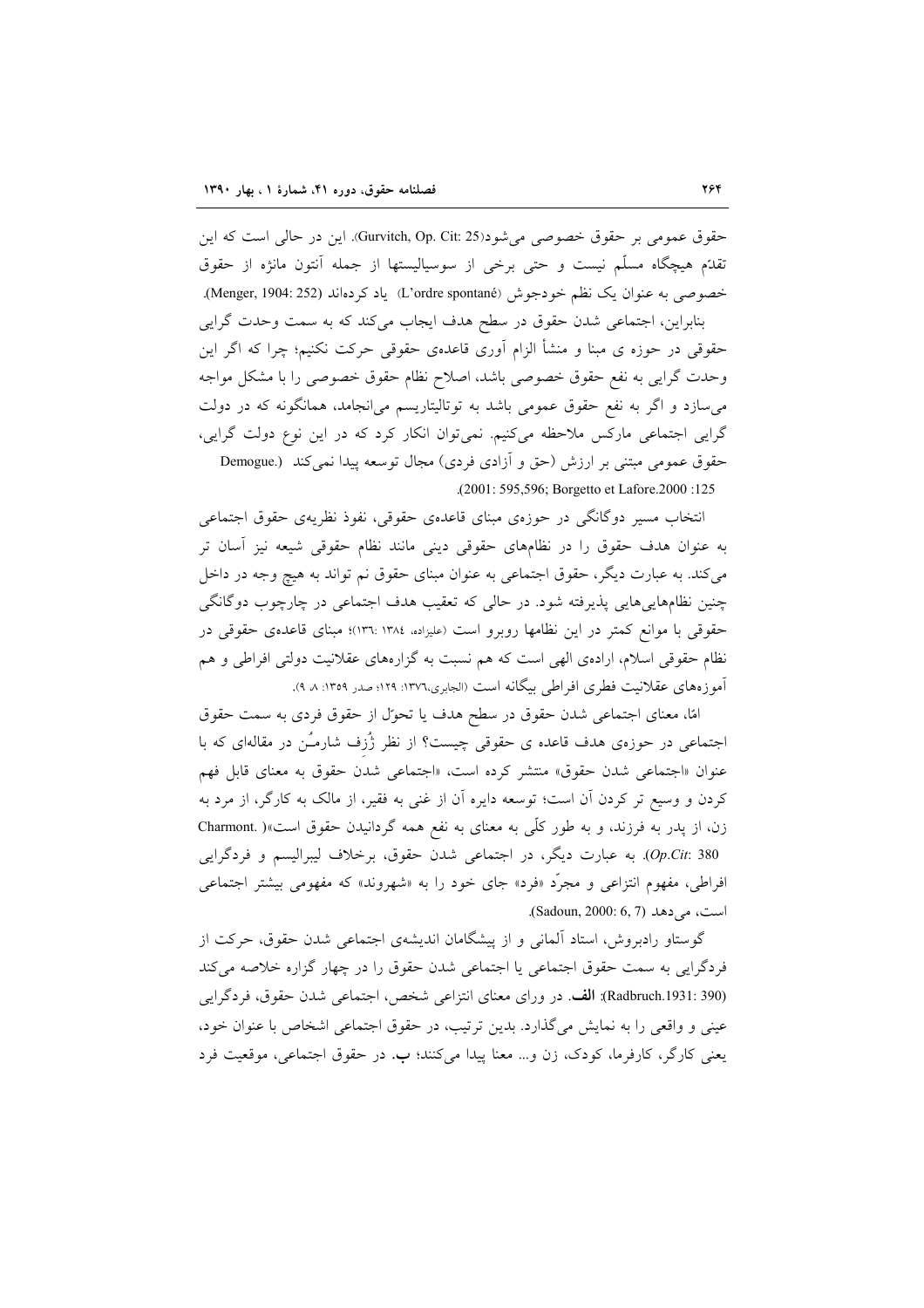مورد توجّه قرار گرفته و تبعیض اقتصادی و اجتماعی نمیٍتواند نقشی در چگونگی عملکرد نهادهای حقوقی و آثار حقوقی داشته باشد. به همین دلیل است که حقوق اجتماعی، بر خلاف حقوق فردی از عدالت معاوضی که عدالتی متافیزیک است دور شده و به عدالت توزیعی که واقع گراتر است نزدیک می شود. به عبارت دیگر، حقوق اجتماعی به جای تأکید بر آزادی انتزاعی به عنوان مبنای فردگرایی بر برابری تأکید میکند؛ ج. تحول مفهوم رابطه حقوقی از یک رابطه خصوصی به یک رابطه اجتماعی که در برخی موارد به عنوان رابطه حقوق عمومی قابل تعبير است؛ د. مداخله دولت به عنوان شخص ثالث و نيز به عنوان طرف اصلي در روابط حقو قبي.

نکتهای که باید باز بر آن تأکید داشت این است که حرکت از حقوق متافیزیک به حقوق واقع گرایانه یا اجتماعی نمیٍتواند لزوماً تغییر مبنا و منشأ الزام آوری قاعدهی حقوقی و تعیّن آن در مفهومي چون «وجدان اجتماعي» را به دنبال داشته باشد. چنين تغييري مي تواند نظام حقوقی را از تعادل خارج کند. به عبارت دیگر، اجتماعی شدن حقوق را باید نه در حذف عدالت معاوضی و امنیت حقوقی دولتی که در تعامل عدالت معاوضی، عدالت توزیعی و امنیت حقوقی فهم کرد؛ تعاملی که پل روبیه، استاد فرانسوی، آن را هدف والای حقوق میداند (Roubier, Op. Cit: 289; Gurvitch, Op. Cit: 22). مبناى تحوّل هدف حقوق به سمت حقوق اجتماعی، همانطور که دوگی و لوفور بدان پرداخته اند، در گذار از یک مفهوم متافیزیک محض و انتزاعی از حقوق به سمت یک مفهوم واقع گرا و اجتماعی از حقوق نهفته است ( Duguit,1999:XIV; Le Fur, Op. Cit :286, 287). البته، اين گذار با تحوّل در متودولوژى حقوقی ارتباط تنگاتنگ دارد. منظور استقبال از روش مشاهدهٔ تجربی در تحلیل های حقوقی است (Llewellyn, 1949 : 1298; Duguit, 1917: 25). آگوست کُنت و لئون دو گی صحبت از گذار از مفهوم ذهنی و شخصی به مفهوم عینی و نوعی حقوق به عنوان مبنای این تحوّل نیز میکنند (Comte, 1929 :2/180, 181; Duguit, Op. Cit: 9). با این حال، همانطور که خاطرنشان کردیم، اگر این نکته به معنای حرکت به سمت نوعی وحدت گرایی حقوقی و نفی مفهوم حقوق فردی باشد، قابل پذیرش نیست. این نوع گذار مفهومی در اندیشه کسی چون دوگی قابل درک و حتی اجتناب ناپذیر است. چرا که در اندیشه وی تنها حقوق نوعی یعنی مجموع قواعد برآمده از «وجدان اجتماعي» معنا و مفهوم ييدا مي كند. به خاطر اجتناب از اين خطا است كه لوفور و کوش، استادان فرانسوی بر این واقعیت تأکید می کنند که در کنار حرکت به سمت حقوق واقع گرا، نباید حداقلی از متافیزیک را فراموش کرد، حتّی اگر ناچار باشیم این متافیزیک را تعدیل كنيم (Le Fur, Op. Cit : 288 ; Cuche, 1919 :19). واقعيت هم اين است كه حقوق اجتماعي،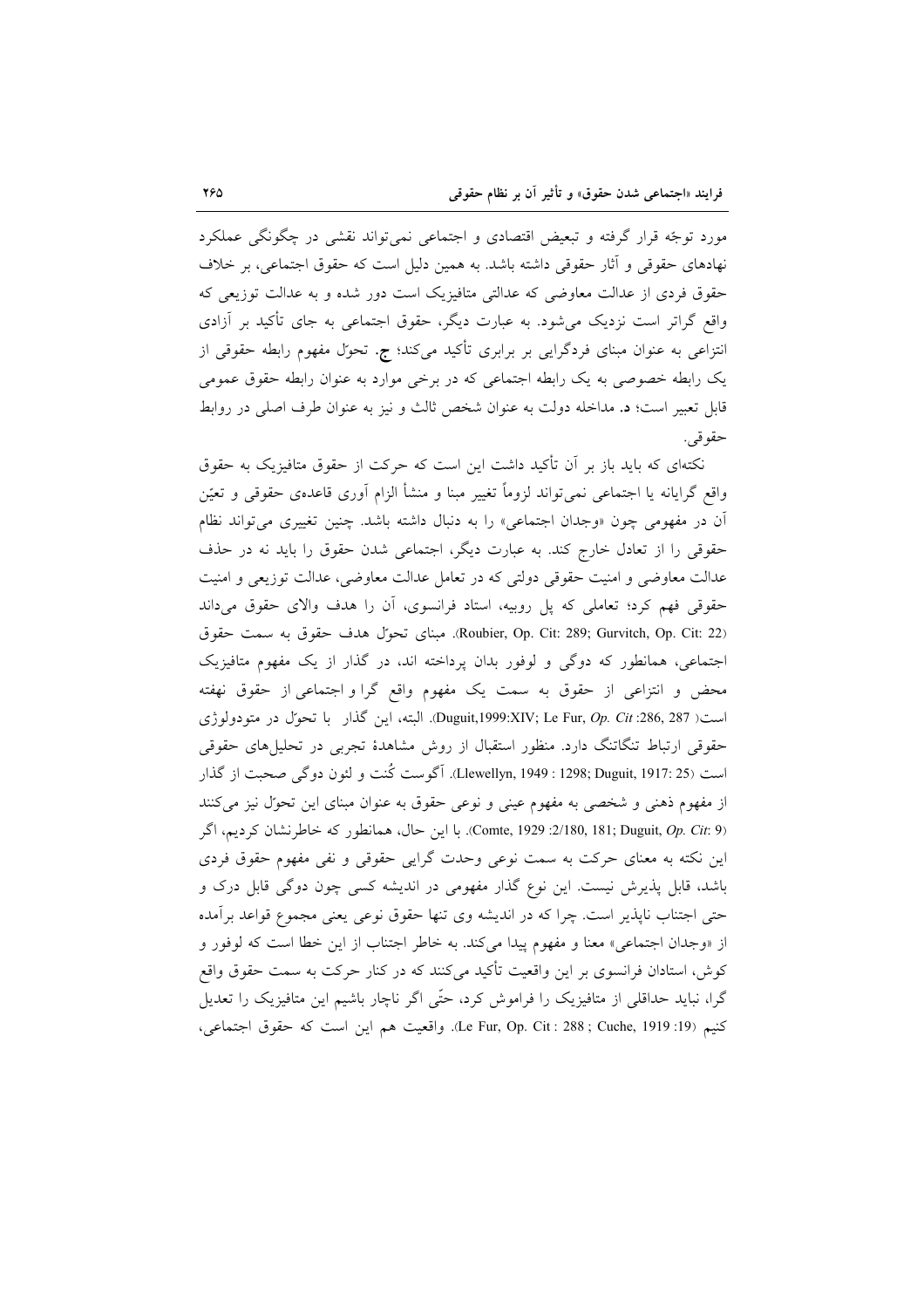همانطور که اشاره شد، موفق به حذف حقوق طبیعی نشد، بلکه آن را تعدیل کرد (باقرزاده،پیشین:  $(\Upsilon)$ 

حرکت به سمت هدف اجتماعی حقوق، تغییراتی را در برخی از مفاهیم اساسی حقوق ایجاد می کند. بی تردید دیگر نمی توان از حق آزادی قراردادی یا مالکیت خصوصی به صورت مطلق سخن گفت. حتی مفهوم «تقصیر» در مسئولیت مدنی نیز نمی تواند محدود به معنایی اخلاقی و انتزاعی باشد. همهی این مفاهیم و نهادهای اساسی در ارتباط با کارکرد اجتماعی آنها مورد ارزیابی قرار میگیرند. لئون دوگی ترجیح میدهد نه از «آزادی- حق» یا «مالکیت- حق» که از «آزادی- کارکرد» و «مالکیت- کارکرد»، سخن بگوید (Duguit, Op. Cit: 9, 19, 24). این اصطلاحات تا حدّی که منعکس کننده کارکردی شدن حقوق (Fonctionnalisation du Droit) باشند، قابل پذیرش بوده ولی اگر به معنای حذف مفهوم حق فردی باشند، پذیرفتنی نیستند. شایان ذکر است که برخی از حقوقدانان، هرچند اجتماعی شدن حقوق را می پذیرند، ولی بر این نکته تأکید دارند که حقوق همیشه دارای کارکرد اجتماعی بوده و به همین دلیل نباید اجتماعی شدن حقوق را عبور از متافیزیک محض حقوق فردی و فردگرایی به حقوق واقع گرایانه تعبیر کرد. از نظر ژک فلور، استاد فرانسوی، آنچه که با اجتماعی شدن حقوق تحقّق می یابد، گذار از کارکرد اجتماعی خودجوش و مبتنی بر نظم خودجوش و ناآگاهانه حقوق به کارکرد اجتماعی آگاهانه، تحمیلی و ساختگی است. به عبارت دیگر، آزادی و برابری نه در کارکرد خود جوش نهادهای حقوقی که در سوق دادن این نهادها به سمت اهداف اجتماعی مشخص، ارادي و آگاهانه جستجو مي شود (Flour, 1947: 2/193).

## ۲-۳. مقتضای اجتماعی شدن حقوق در حوزهٔ هدف قاعده ی حقوقی

هرچند که اجتماعی شدن حقوق به معنای عمومی سازی آن نیست، با این حال، فرایند اجتماعی شدن حقوق، از طریق تأثیرش بر مبنای کارکردی حقوق عمومی، اثری مهم در ييشرفت نقش حقوق عمومي در تحقّق اهداف اجتماعي شدن حقوق داشته است. بدون دليل نیست که فردیناند لاسال، استاد آلمانی، تحول در مبنای کارکردی حقوق عمومی را چیزی جز Lassalle. Système des droits acquis. 1861, 1/33. In. ) لنحول خود انديشهي حقوقي نمي داند Miguel Herrera. 2003. 33). با اجتماعی شدن حقوق، مبنای کارکردی دولت قدرت عمومی نخواهد بود که در تضمین نظم عمومی با محتوای جلوگیری از برخورد آزادیهای فردی خلاصه شود. بلکه مبنای کارکردی دولت خدمت عمومی است که کارکرد اجتماعی- حمایتی دولت را منعکس کرده و مفاهیمی جدید چون نظم عمومی اجتماعی، نظم عمومی اقتصادی و نظم عمومی ارشادی را موجب می شود (Gurvitch, Op. Cit: 36; Loughlin, Op. Cit: 381). بدین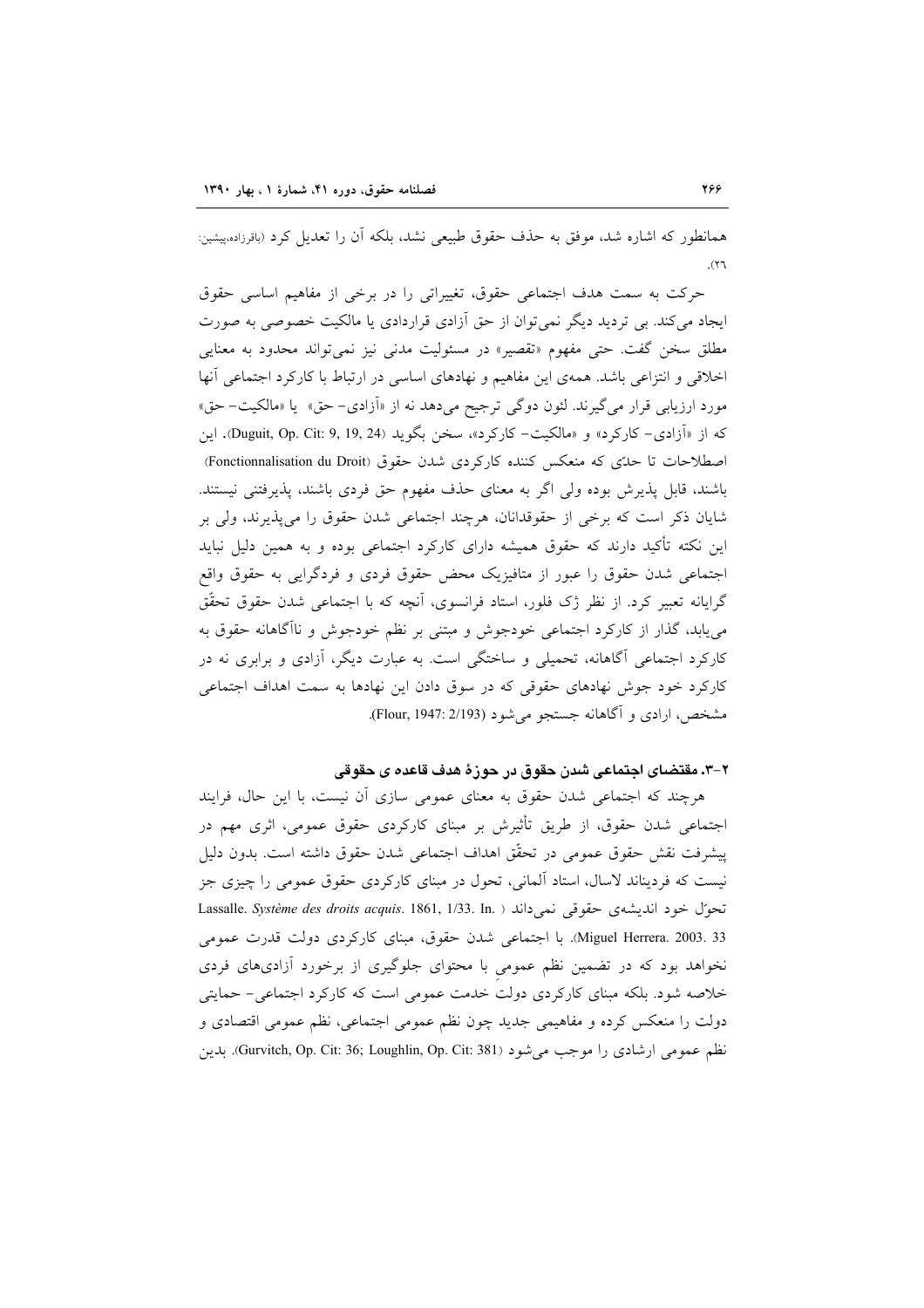ترتیب جمهوری لیبرال جای خود را به جمهوری اجتماعی میدهد و شکل گیری و توسعه ی Niort, Op. Cit : 774 ; Borgetto et Lafore. Op. Cit : 309 ; ) ادولت رفاه انعكاسی از آن است ( .(Gurvitch, Op. Cit:  $37,40$ 

مي توان ادعا كرد كه حركت به سمت حقوق اجتماعي به عنوان هدف حقوق، موقعيت رابطهی میان حقوق عمومی و حقوق خصوصی را تغییر داده و این اولین تأثیر بارز این تحول در نظام حقوقی است (Badbruch. Op. Cit. p. .390; Gurvitch, Op. Cit : 20, 21). واقعیت این است که این تحوّل، موقعیت نظام حقوقی را بیشتر به نفع حقوق عمومی تغییر داده است. در حقيقت، اجتماعي شدن حقوق، مداخله دولت را، هم به صورت مستقيم و هم از طريق قواعد آمرەي حىمايتى، توجيە مى كند (Borgetto et Lafore. *Op. Cit :* 160;Loughlin, 2005: 381.

بی تردید، ضرورت مداخله ی دولت ناشی از خلاءها و ناتوانی های حقوق خصوصی مبتنی بر عقلانیت لیبرال و نهادهای آن مانند قرارداد، مالکیت و… در تحقّق عدالت و مقتضیات ان است كه آنتون مانژه) Donzelot, Op.Cit: 128; N. Schiff, Op. Cit: 296). به همين دليل است كه آنتون مانژه و أندره ماتر، استادان فرانسوي طرفدار حقوق اجتماعي، حقوق اجتماعي همگام با حقوق عمومی را در تقابل کامل با حقوق خصوصی تلقی میکنند ( :Menger.Op.Cit.:252; Mater, 1904 9,27; Savelsberg, 2000, 1032). مانژه، حقوق عمومی را حقوق برآمده از اندیشه می داند که باید جانشین حقوق خصوصی شود؛ حقوقی که برآمده از نظمی خودجوش است و باید آن را حقوق خودجوش نامید؛ چرا که محصول بازی قدرت های فردی است و مانند حقوق عمومی محصول عقلانيت ارادي و آگاهانه نيست (Menger, Op. Cit: 252).

بدین ترتیب، ماتر و مانژه خود را در مقام پوزیتیویست دولتی تمام عیاری نشان میدهند که برخلاف ساوينيي و هايک، پيروان مکتب تاريخي ( ,Hayek, 1985: 1/41, 43; Harrington Boyd 863 :23 (Caldwell,1997 ): 323 :1917)، حقوق عمومي را جايگزيني مناسب براي حقوق خصوصي دانسته که می تواند خلاءها و چالشهای حقوق خصوصی را پر کند. با این حال، این نکته را هم باید پذیرفت که نتیجهی اندیشهی این دسته از طرفداران حقوق اجتماعی، چیزی جز محو كامل حقوق خصوصي در حقوق عمومي نيست ( :Arnaud, Op. Cit: 40, 41; Roubier, Op. Cit 282; Savelsberg, Op. Cit: 1032. در واقع، مسألهي اصلي اين است كه اگر حقوق خصوصي نمی تواند اهداف اجتماعی شدن حقوق را برآورده سازد، پس تا کجا می توان به حقوق عمومی و نهادهای آن در تحقّق کامل فرایند اجتماعی شدن حقوق و نتایج آن اعتماد داشت؟ به نظر می رسد بهترین راه حل، همانطور که اشاره شد، پذیرش دوگانگی در حوزهی مبنا و منشأ الزام آوری قاعدهی حقوقی است، به گونهای که در دام وحدت گرایی نیافتیم.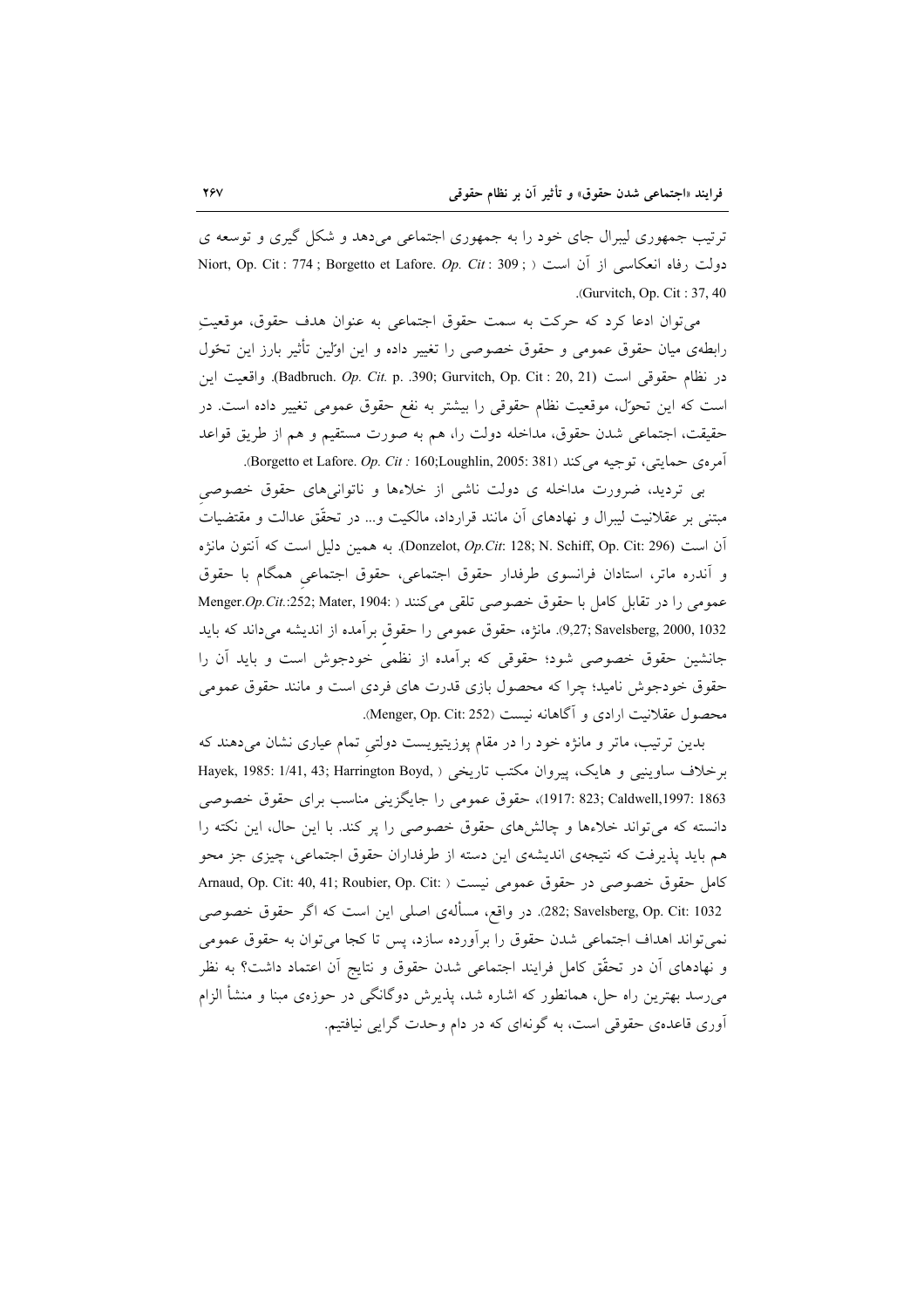علی رغم همه اّنچه که در اهمیت نقش دولت در فرایند اجتماعی شدن حقوق گفته شد، باید به نقش گروهها یا ساختارهای قراردادی و جمعی به عنوان مصادیق هبستگی مکانیکی، در فرایند اجتماعی شدن حقوق اذعان کرد. سندیکاها، تعاونیها و انجمنها در تسریع این فرایند نقشى بسيار مهم داشتهاند (Borgetto et Lafore, Op. Cit: 160; Gurvitch, Op. Cit: 24).

البته، امروزه و به ویژه تحت تأثیر پدیده خصوصی سازی حقوق، نهادهای مردم نهاد نقش بیشتری در حوزهی اجتماعی شدن هدف قاعدهی حقوقی و حتی ایجاد قاعدهی حقوقی بر عهده گرفتهاند. امروزه و به ویژه در فضای پست مدرنیتهی حقوقی، صحبت از زیر سؤال رفتن عنصر اجبار دولتی در فرایند ایجاد قاعده به میان آمده و از حقوق مذاکرهای سخن می رود (Thibierge, 2003: 560, 561;Santos,1987:272). بی تردید، نظریههای مطرح شده در قالب فردگرایی اجتماعی مانند نظریهی عدالت اجتماعی رولز و رونالد دورکین با تأکید بر انصاف به جای عدالت و برابری، در اجتماعی شدن حقوق بدون ابزار دولت تأثیر گذار بودهاند. بنابراین، دنبال كردن اهداف اجتماعي خارج از چارچوب حقوق اجتماعي مرسوم امكان پذير است.

# ۴. دنبال کردن هدف اجتماعی خارج از گفتمان حقوق اجتماعی ۴٫۱. نظریه ی عدالت اجتماعی جان رولز

عدالت در معنای عام آن، میتواند هم شامل مجموعهای از آزادیهای بنیادین (حقوق-أزادیها) که افراد به عنوان انسان از أن برخوردارند، و هم مجموعهای از حقوق تکمیلی که افراد میتوانند به نام برابری شرایط مطالبه و درخواست کنند (حقوق- مطالبات) باشد (Cournarie et Dupond, 1998: 14). اگر تحقّق برابری ترجمانی دیگر از عدالت اجتماعی باشد (کاتوزیان،١٣٧٦: ٤١)، دولت رفاه، بی تردید، ابزاری برای رسیدن به آن است. به همین دلیل است که نئولیبرالی چون هایک در چارچوب ایدئولوژی فردگرایی خود، عدالت اجتماعی را جز بستري براي توسعه دولت ارشادي يا دولت رفاه نمي داند (Hayek, 1986: 2/81, 85). در واقع از نظر هایک، عدالت واقعی مبتنی بر «نظم خودجوش» است که این نظم نیز خود بر پایه آزادی و به ویژه آزادی بازار بنیان نهاده شده است و از آنجا که عدالت اجتماعی به این نظم آسیب می رساند، نمی تواند قابل پذیرش باشد(Ibid). بنابراین، تعادل بین این دو دسته از مجموعه حقوق (حقوق- آزادیها و حقوق- مطالبات) از نظر هایک لازم نیست. در حقیقت برای او حقوق – آزاديها تقدّم دارند(Hayek, Op. Cit: 82, 83)

آنچه را که رولز دنبال میکند، ایجاد نوعی تعادل بین این دو دسته از ارزشهاست ( Tapp and Levine,1974: 16). البته رولز از نظر نتايج چندان هم از هايک دور نيست. رولز همانند هایک، سرانجام بیشتر به سمت انصاف(تقدّم ماهیّتی آزادیهای فردی بر برابری عینی و نوعی)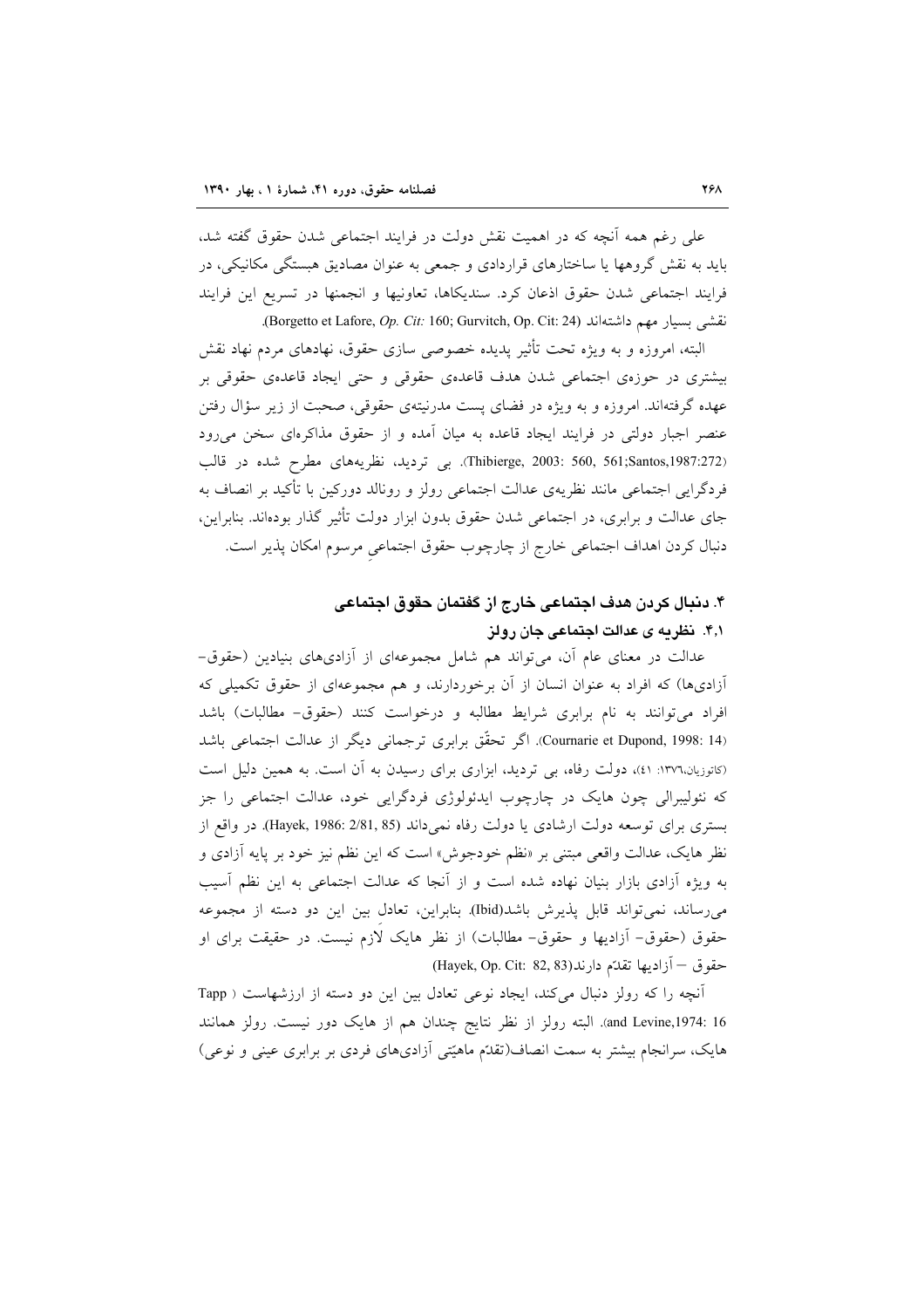تمایل پیدا می کند تا برابری. با این حال تلاش علمی او برای برقراری تعادل بین این دو دسته از ارزشها قابل توجه است. آیا مداخله دولت تنها راه حلٌّ برای برقراری عدالت اجتماعی است؟ به عبارت دیگر، آیا میتوان در چارچوب ایدئولوژی فردگرایی نه مبتنی بر عقلانیت فطری محض، بلکه مبتنی بر عقلانیت جمعی یعنی همان فردگرایی اجتماعی، تعادل اجتماعی لازم را برقرار کرد؟ رولز تلاش کرده است تا راه حلَّمی را برای این تعادل بازیابد و به همین دلیل است که پییر روزانوالون، نظریهی عدالت اجتماعی وی را «نظریهای توزیعی در مقابل دولت توزیعی» نام می نهد (Rosanvallon, Op. Cit: 88). تلاش رولز در چارچوب ایدئولوژی فردگرایی معنا پیدا میکند و بنابراین، دولت در اندیشه رولز نقشی بیش از آنچه که برای آن در لیبرالیسم حقوقی هایک یا ادام اسمیت میbبابیم، ندارد. با این حال، نظریهی عدالت اجتماعی رولز، برداشتی متافیزیکی از حقوق نیست؛ بلکه می توان آن را به خوبی نظریه ای عملگرا و واقعگرا در راستای برقراری عدالت اجتماعی دانست؛ عدالتی که در اندیشهی او بیشتر مبتنی بر همکاری و تعاون اجتماعی است (Rawls, 1985: 230, 231). به عبارت دیگر، لیبرالیسم رولز برآمده از تعریفی متافیزیک و جزءنگر از افراد نیست، به همین دلیل است که فردگرایی او را می توان فردگرایی بیشتر اجتماعی دانست تا افراطی و مبتنی بر عقلانیت فطری. در اندیشه رولز، فرد با توجه به رفتارهای اجتماعی مورد توجه قرار میگیرد و بدینسان رولز گروههایی كه جزئي از ساختار دموكراتيك محسوب مي شوند را از ياد نمي برد (Rawls, Op. Cit: 243). از نظر رولز، جامعه یک کل شکل گرفته از مجموعهای از همکاریهای مشترک در راستای تقسیم منافع متقابل است که هم تعارض منافع و هم اشتراک منافع در آن وجود دارد ( :Rawls, 1987 30,31). امّا چگونه می توان عدالت را در چنین موقعیت همگرایی و اختلاف جستجو و برقرار کرد. برای این منظور رولز در صدد ترسیم اصول عدالت بر میآید. رولز در ابتدا از مفهوم قرارداد اجتماعی استفاده می کند که بوسیله کسانی چون لاک، روسو و... تبیین و توسعه پیدا کرده است. این مفهوم به رولز کمک میکند تا مسیر خود را از اندیشه های متافیزیک محض از یک طرف و سودانگاری بنتامی از طرف دیگر جدا سازد. بنابراین، عدالت رولز هم می خواهد واقع گرایانه باشد و هم می خواهد در منفعت اکثریت افراد جامعه خلاصه نشود. مفهوم قرارداد اجتماعی مبنای نظری دولت حداقلی در یک جامعه لیبرال است. به عبارت دیگر، دولت کارکردی جز تضمین محتوای قرارداد اچتماعی (جلوگیری از برخورد آزادیهای فردی) ندارد. با این حال، رولز قرارداد را تنها در مفهوم مبنای دولت حداقلی در جامعه لیبرال به کار نمیبرد. رولز از این مفهوم برای توجیه چگونگی تدوین منطقی اصول عدالت خود بهره می گیرد. در واقع، موضوع قرارداد اجتماعی کلّی تر بوده، توافق بر سر اصول عدالت است ( :Rawls, Op. Cit 37. بدین ترتیب، قرارداد اجتماعی مبنای عدالت توزیعی قرار گرفته و دولت حداقلی نیز در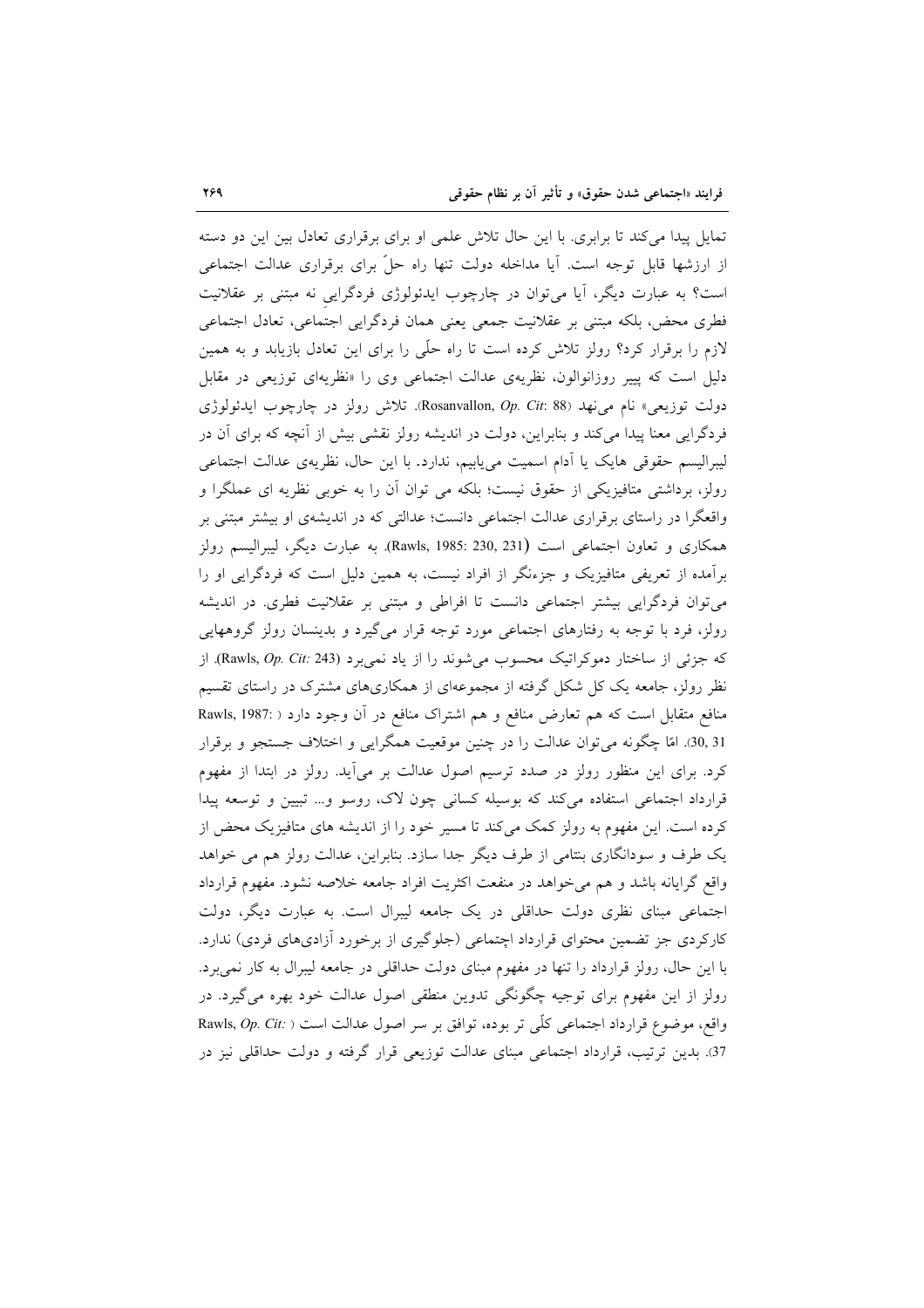تعارض با آن نخواهد بود. رولز اصول عدالت را در وضعیت طبیعی(L'état de nature) جستجو می کند که در آن همه افراد برابر فرض می شوند؛ چرا که برای جستجوی اصول عدالت باید وضعیتی را فرض کرد که در أن اختلافات فردی و مزایای اجتماعی و هر أنچه که به وسیله اجتماع كسب شده اند، جايي نداشته باشند؛ در غير اين صورت، نمي توان اصول عامّ عدالت را دریافت. برای رسیدن به این هدف، رولز از فرضی دیگر نیز سود میبرد و آن استفاده از «پردهٔ جهل» (Voile d'ignorance) است كه در پشت آن اصول عدالت يافت مي شوند ( :Rawls, 1985 248. این نکته را نیز باید اضافه کرد که در اندیشه رولز،اگر چه از «اصول عدالت» سخن به میان میرود، ولی تنها یک اصل عدالت وجود دارد. به عبارت دیگر، تنها یک اصل است که أزادیهای بنیادین برابر را برای همه و همچنین برابری فرصتها و تقسیم برابر منافع و سرمایهها را ايجاب مي كند(Rawls, Op. Cit: 250). امّا، اين اصل هنگامي كه با واقعيتها، مقتضيات زمان و مکان و ضرورت های ناشی از تأثیر بخشی اقتصادی و اجتماعی مواجه می شود، به دو اصل تبدیل می شود (Ibid). این دو اصل عبارتند از: الف. «هر شخصی حق برخورداری برابر از تمام آزادیهای بنیادین را داراست»(Rawls, 1987: 91). او تنها با یک مانع روبروست و آن حق آزادی دیگران است. اصل اول، بدین ترتیب، به تعریف نظام مدنی و سیاسی میپردازد. ب. «نابرابریهای اقتصادی و اجتماعی باید به گونهای حل شوند که به نفع همه و به ویژه اقشار ضعیف اجتماعی باشند و مرتبط با موقعیت هایی باشند که همگان امکان دسترسی به آن را داشته باشند»(Ibid) اصل دوم به تعريف نظام اجتماعي مي يردازد. اصل اخير خود متضمن دو اصل است: الف اصل تفاوت يا تبعيض قابل پذيرش؛ ب اصل برابري فرصتها. به عبارت دیگر، از یک طرف نابرابریها می توانند به شرط آن که در راستای منافع همه و به ویژه اقشار ضعيف اجتماعي باشند؛ پذيرفته شده و توجيه شوند. در واقع، برخي نابرابرىها اجتناب ناپذیرند؛ چرا که عدالت ایجاب میکند. بدین ترتیب، رولز از یک طرف از لیبرالیسم افراطی و سودانگاری بنتامی فاصله میگیرد و از طرف دیگر از برابری محض (Egalité) دور و به انصاف (Equité) نزدیک می شود(Terré. 1998: 10) و این همان مسیری است که هایک در چارچوب نظریهی بازار و نظریهی آزادی خود منطقی و قابل پذیرش می بیند و آنچه که می تواند مداخله حداقلی دولت را به همراه داشته باشد. از طرف دیگر، نابرابریها باید مرتبط با موقعیتها و فرصت هایی باشد که امکان دسترسی همگان به آنها وجود دارد. از نظر رولز نوعی طبقه بندی میان اصول عدالت و نیز در ضمن اصل دوم وجود دارد. طبقه بندی به این معنا است که برابری در آزادیهای سیاسی و مدنی (اصل اول) مهم تر است و نمی توان صدمات وارده به این آزادیها را به وسیله امتیازات اقتصادی و اجتماعی حلّ و فصل کرد. در حقیقت، نخستین شرط برای برقراری عدالت اجتماعی در جامعه رعایت اصل اول است. این طبقه بندی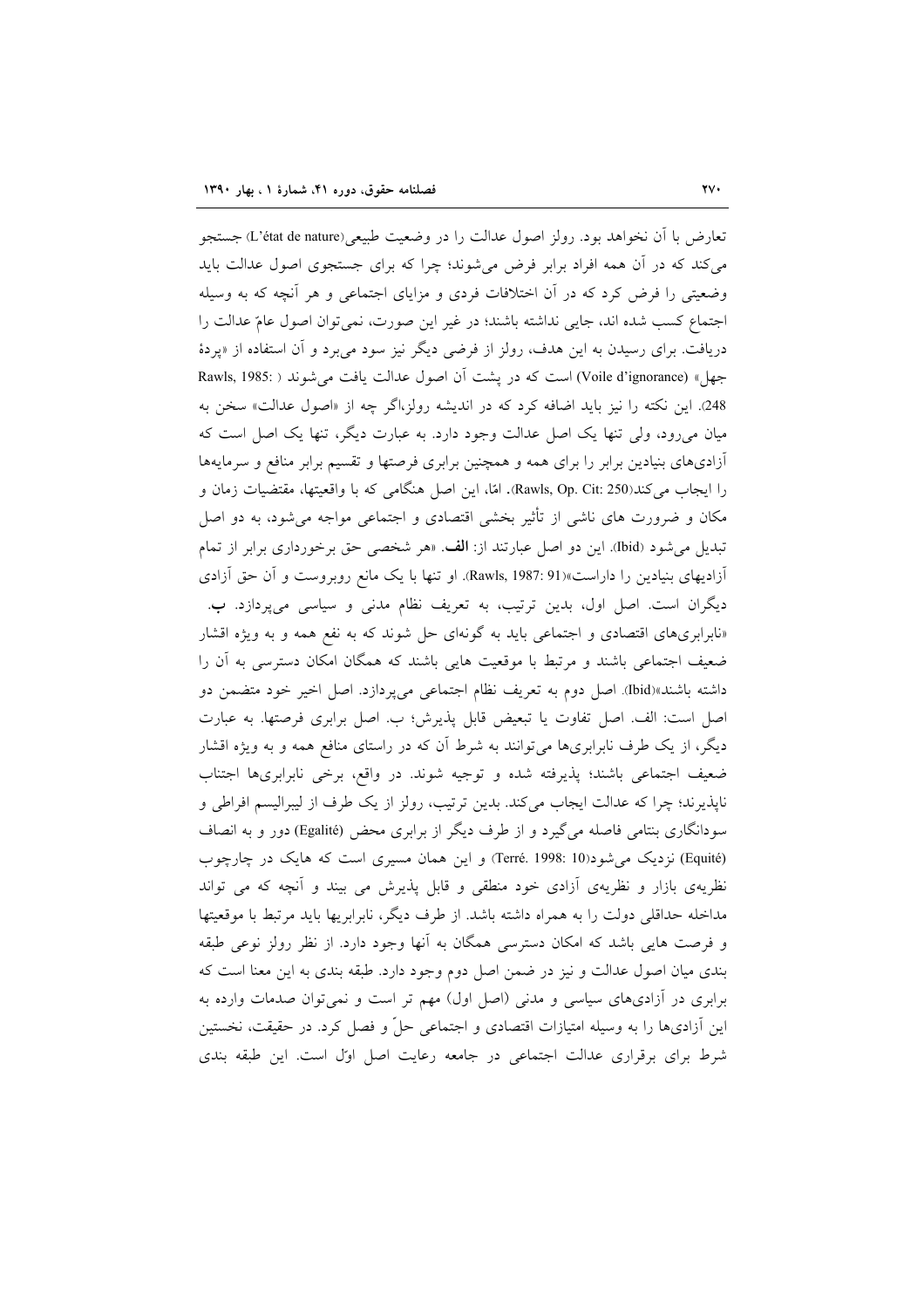همچنین این معنی را میدهد که برای جبران نابرابریها، نباید آزادیهای بنیادی را یا بنابر نظر هايک، اصول و قواعد نظم خودجوش را نقض کرد.

به همین ترتیب، در ضمن اصل دوم نیز باید طبقه بندی را رعایت کرد. به عبارت دیگر برای اصلاح سطح زندگی هر فردی نباید از طریق محدودیت در برابری فرصتها برای همه عمل كرد (Rawls, 1987: 68, 69; Rawls, 1985: 253). بنابراين، براي برقراري عدالت در جامعه، نخستین شرط، برابری آزادیهای بنیادی است، به گونهای که میتوان گفت بدون آزادیهای بنيادين، عدالت اجتماعي را نيز نمي توان انتظار داشت. رولز از «اموال اجتماعي اوليّه» سخن به میان می آورد؛ منظور حقوق و آزادیها، ثروت و درآمدها و فرصتهای موجود در جامعه است که باید در ابتدا به درستی توزیع شوند و اصول گفته شده، درستی این توزیع را تضمین میکند (Rawls, 1987: 93). براي رسيدن به همين هدف است كه رولز اصلاح برخي نابرابريها را لازم می بیند و به همین دلیل هم هست که پیشنهاد میلتُن فریدمَن، لیبرالیست معروف آمریکایی را در مورد اَموزش میپذیرد، پیشنهادی که براساس اَن والدین از برخی حمایتهای مالی برای تأمین هزینههای آموزش فرزندان خود در مراکز آموزشی دلخواه خود بهره مند میشوند ( Friedman, 1971: 224,242). با تأکید بر آزادیهای بنیادین و پذیرش دولت حدّاقلی و عبور از برابری به انصاف، عدالت اجتماعی رولز ارزش دولت رفاه را کاهش داده و می تواند به عنوان یکی از بحرانهای نظری این دولت شناخته شود (Rosanvallon, Op. Cit: 96).

### ۴٫۲. نظریهی عدالت اجتماعی رونالد دورکین

اندیشهی حقوقی رونالد دورکین را می توان تلفیقی از حقوق طبیعی و پوزیتیویسم حقوقی دانست. تفکیکی که وی بین «اصول» و «قواعد» حقوقی قائل است، نشان میدهد که هر چند وی حقوقدان متمایل به گرایش حقوق طبیعی است؛ امّا مبنای همه قواعد حقوقی را در طبیعت و فطرت انسانی جستجو نمی کند. رونالد دورکین در مدل حقوقی خود، پوزیتویسم دولتی محض را نیز نمیپذیرد که منجر به تقدّم نقش دولت در ایجاد قواعد حقوقی میشود. «اصول» مدل حقوقی او مانع این امر است. دورکین برای رفع هرگونه ابهامی خاطر نشان میکند که مدل حقوقی وی متفاوت از مدل حقوقی ژان آوستین است؛ مدلی که بر اساس آن، دولت یا حاکم از قدرت کامل برای ایجاد قواعد حقوقی و اصلاح ساختار اجتماعی برخوردار است (Dworkin, 1995: 74, 75; Dworkin, 1994: 36, 37; Schiff, 1976: 287, 288). با اين حال، دوركين، نقش قدرت عمومی را در ایجاد قاعدهٔ حقوقی به طور کامل نفی نمی کند؛ آنگونه که در اندیشه حقوق طبیعی و اندیشهی پوزیتویست های اجتماعی ملاحظه میکنیم. دورکین، در واقع، بر تفكيك ميان اصول، سياستها و قواعد حقوقي تأكيد ميكند. از نظر وي، سياستها،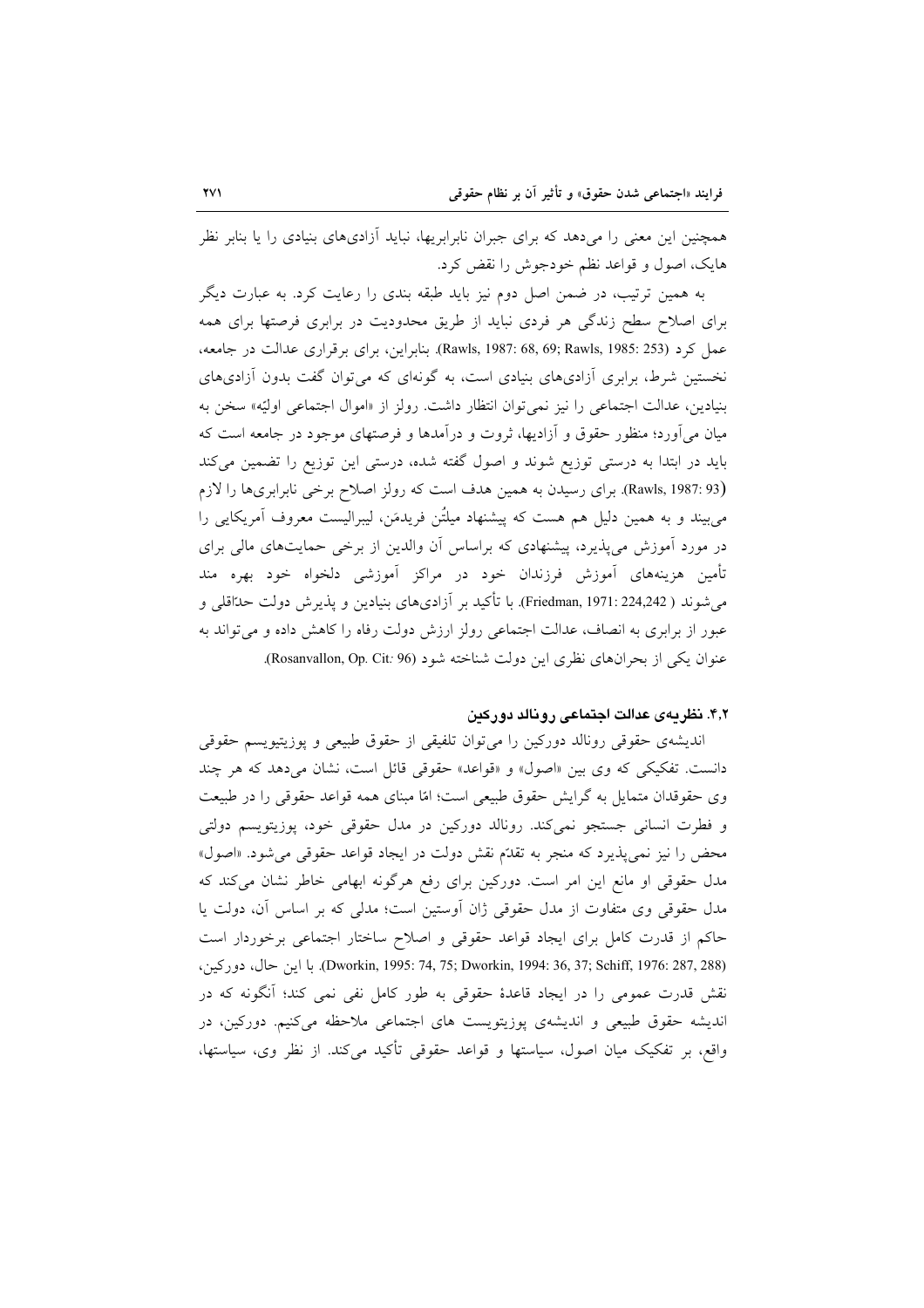اهداف را تعیین می کنند. اصلاح اقتصادی، سیاسی یا اجتماعی جامعه می تواند جزء سیاستها است.«اصل» اِستانداردی است که باید اجرا کرد نه به این دلیل که تحقّق یا حمایت از یک موقعیت اقتصادی، سیاسی یا اجتماعی مطابق با سیاستها ایجاب میکند؛ بلکه به این دلیل که اصل، برآمده از مقتضیات ناشبی از عدالت، انصاف و اخلاق است (Dworkin, 1995: 80). كاهش میزان تصادفات جادّهای، یک سیاست است؛ استانداردی که بر اساس آن هیچ کس نباید از کار خلافی که انجام داده بهره ببرد، یک «اصل» است و استانداردی که براساس آن باید برای رانندگی، گواهینامه آن را داشت، یک قاعدهٔ حقوقی است. از نظر دورکین، «اصول»، غیرحقوقی محسوب نمی شوند، آنگونه که هانس کلسن می|ندیشد. اصول به خودی خود بخشی مهم از حقوق را تشکیل میدهند. اصول در واقع قدرت انحصاری دولت(پارلمان-قاضی) را در ایجاد قواعد حقوقی محدود کرده و حقوق متقدّم و برتر نسبت به قاعدهی حقوقی تلقّی میشوند .(Dworkin, Op. Cit: 88, 90, 96, 97)

در کشاکش میان آزادی و برابری، اندیشه دورکین متأثر و مبتنی بر این مدل حقوقی متشکّل از سه عنصر اصل، سیاست و قاعده است. در این راستا، دورکین اصلی حقوقی را معرفی می کند که مقدّم و حاکم بر سیاست دولت و قواعد حقوقی دولت است. در واقع، سخن از حقوق بنیادین فرد در میان است که هیچ سیاستی و هیچ قاعدهٔ حقوقی نمی تواند آنها را نقض کند. از نظر دورکین و در مدل حقوقی او، این حقوق بنیادین به عنوان اصل محسوب می شوند (Dworkin, Op. Cit: 279). بدین ترتیب، دورکین از اندیشههای فلسفی نفع گرایی و عمل گرایی دور میشود که بر اساس آنها سیاستها می توانند اصول را نقض کنند. نفع گرایی مبتنی بر منافع اکثریت جامعه است. عمل گرایی که نوعی دیگر از واقع گرایی است به حقوق بنیادین فرد باور ندارد (Papadopoulos. Ioannis: 1). اگر نفع جامعه ايجاب كند در نقض اين حقوق ترديد نمی کند. همانطور که ایانیس پایادٔیولُس خاطر نشان کرده است؛ «قاضی عمل گرا برداشتی «انگاری» از حقوق فردی دارد. او به گونهای سخن می راند که اِنگار از تقدّم حقوق فردی نسبت به منافع اجتماعی حمایت میکند[ولی در واقع اینگونه نیست]. او در بسیاری از موارد به گونهای عمل میکند که انگار تصمیم او کاملاً مرتبط با وجود این حقوق بنیادین فردی است؛ ولي در عين حال به طرز مرموزانهاي به دنبال تحميل نفع اكثريت و ارضاء حداكثري نفع اكثريت جامعه است»(Ibid).

از نظر دورکین، حقوق فردی، نه توجیهی عمل گرا و نفع گرا بلکه توجیه و مبنایی اصولی دارند (Dworkin,1995:44). با این حال، باید خاطر نشان کرد که دورکین حقوقدانی متمایل به حقوق فطری محض نیست که نظریه و مدل حقوقیش منجر به تقدّم ماهوی و افراطی فرد و حقوقش شود. دورکین برای سیاست نیز جایی را در نظر می گیرد. در حقیقت، دورکین مبنای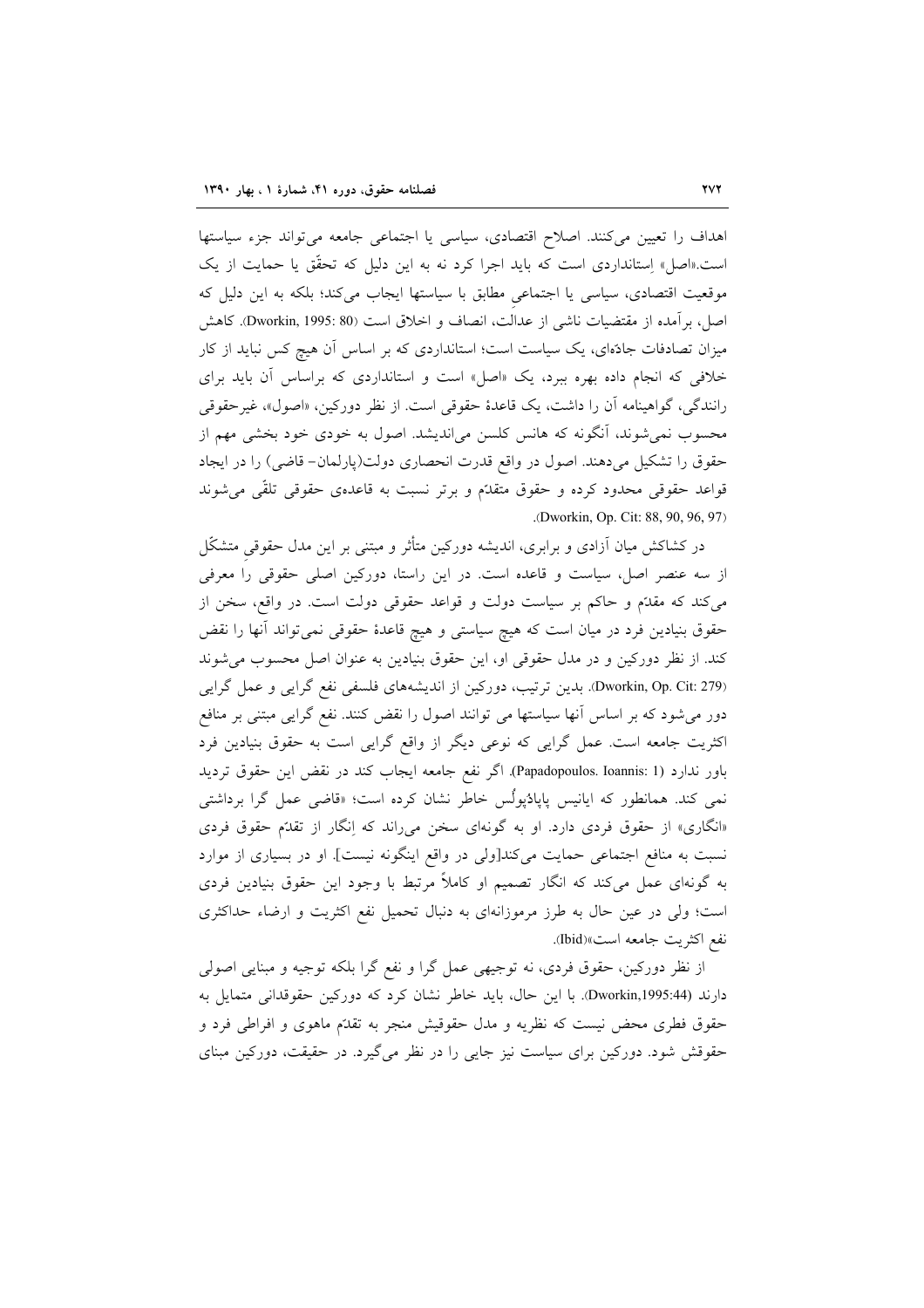حقوق فردی را در کرامت انسانی و در حق بر اَزادی جستجو نمی کند. او برخلاف رولز اَن را در قرارداد اجتماعی هم جستجو نمی کند؛ بلکه در اندیشه برابری سیاسی یا به عبارت دیگر در حق بر برابری جستجو میکند و به این ترتیب است که وی از آزادی دور و به برابری نزدیک می شود. وی این اندیشه را بدین ترتیب خلاصه میکند: «افراد ضعیف جامعه سیاسی بر همان میزان از توجه و بر همان میزان از احترام از طرف حکومتشان حق دارند که اعضای قدرتمند جامعه از آن برخوردارند» (Dworkin, Op. Cit: 296). بنابراین، دورکین مبنای حقوق بنیادین را در فرد جستجو نمی کند؛ بلکه بیشتر در نوعی ضرورت سیاسی و اجتماعی جستجو می کند. فردگرایی دورکین بدین ترتیب بیشتر نزدیک به فردگرایی اجتماعی است تا فردگرایی مبتنی بر عقلانیت فطری متافیزیک و این نوع از فردگرایی نه دشمن آزادی است و نه دشمن برابری است. به همین دلیل است که می توان گفت نظریهی عدالت اجتماعی رونالد دورکین، همانند نظریه ی عدالت اجتماعی رولز، موفَّق به حل تضاد غلط میان برابری و آزادی شده است (Spitz, 2005: 413). اما، چگونه می توان حقٌّ بر توجّه یکسان و احترام یکسان را محقّق کرد. از نظر دورکین، تحقّق این امر از مسیر برابری مبتنی بر اندیشهی سودانگاری (Egalité utilitariste) میگذرد؛ چرا که چنین برابری میٍتواند در تضاد با اصل حقوقی حمایت از حقوق بنیادین باشد. برابری دولت رفاهی (Egalité Welfariste، یعنی عدالت عملی شده به وسیله دولت رفاهی نیز مانند برابری سودانگارانه با اصل حقوقی ذکر شده در تضاد است ( Dworkin, 192, 2/284 ,1981:1/189). در حقیقت این دو نوع برابری مرز میان فرد و دولت یا جامعه مدنی و دولت را همانطور که هابرماس به خوبی اشاره کردهاند (67, 83, 84) Habermas, 2003: 67, 83, 84) از بین می برند و بدین ترتیب این دو نوع برابری به فرد اجازه بهره مندی از حقوق بنیادین را نمی،دهند. با این حال، باید توجه داشت که اندیشه دورکین، نسبت به تأثیر این نوع برابریها به حقوق بنيادين تا حدّى افراطي است. در حقيقت، اين نوع برابريها منجر به تقدّم ماهوى قاعدة دولت یا قواعد حقوق عمومی نمی شوند. دولت رفاه تنها بر جامعه ای آزاد مبتنی است. با ردّ این دو نوع برابری بوسیله دورکین، آنچه که باقی میماند برابری به معنای برابری فرصتها است که مفهوم برابری مادّی را ندارد؛ چرا که برابری ثروت را معنا نمی دهد ( Dworkin, 1994: 440; Dworkin, 1981:1/196. از نظر دورکین، برابری فرصتها تنها می تواند در بستر اقتصاد بازار تحقق یابد؛ چرا که در بازار است که تمایلات اقتصادی و منافع اقتصادی شخصی محترم شمرده می شوند. با این حال، دورکین نواقص بازار را از یاد نمی برد. به همین دلیل است که وی پارهای از راه حلها را برای اصلاح و تکمیل بازار ارائه میدهد. وی برای معلولیتهای ناشی از تصادفات، نهاد بیمه خصوصی را پیشنهاد میدهد. این پیشنهاد، بی تردید، در چارچوب فردگرایی اجتماعی دورکین قابل درک است. برای معلولیتهای ناشی از تولُّد و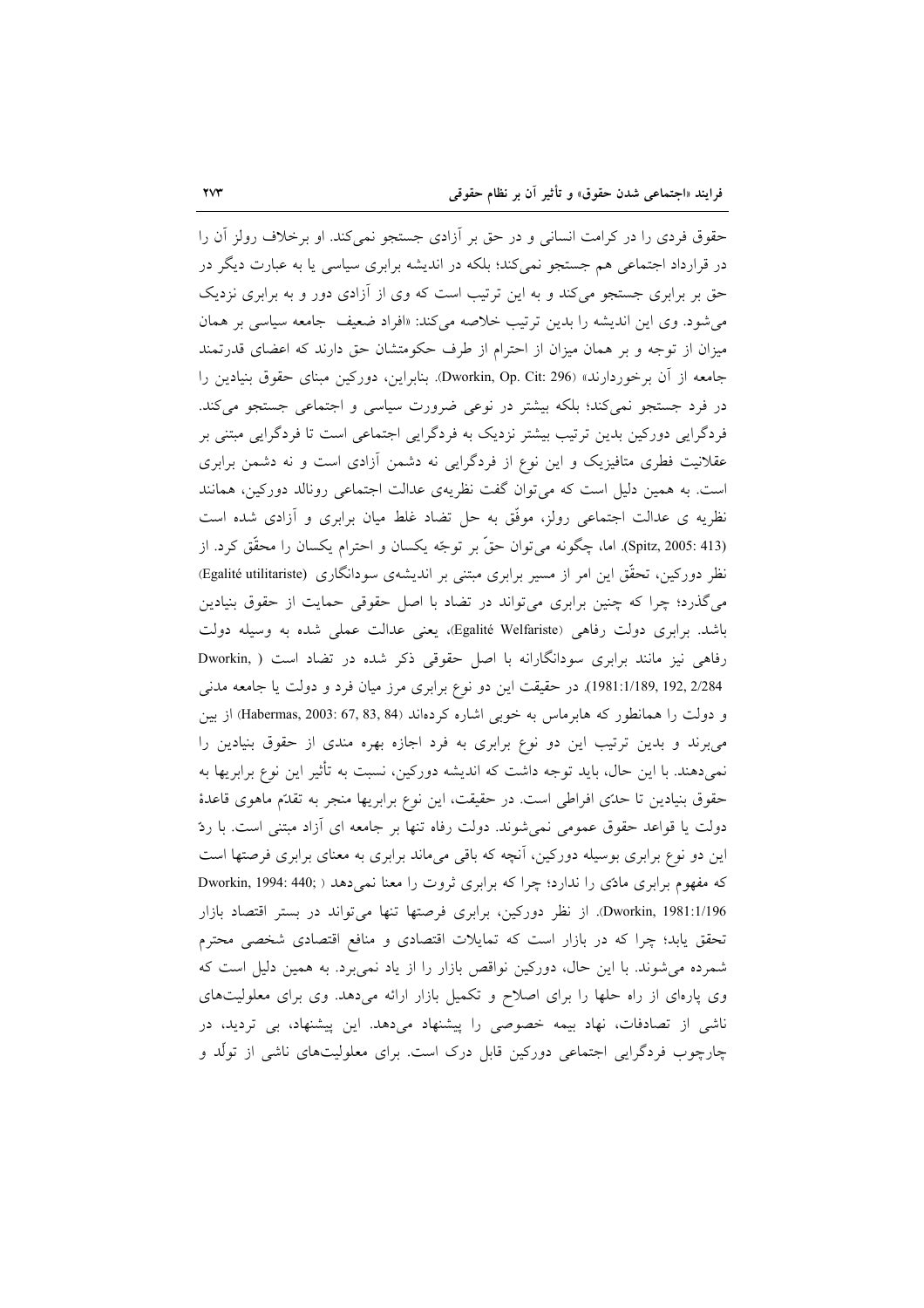مرتبط با تفاوتهای استعدادی، وی بیمه اجباری مبتنی بر توزیع مالیاتی بوسیله دولت را ييشنهاد مي كند(Dworkin, 1994: 214). با اين حال، مداخله دولت كاملاً محدود است و تنها برای اصلاح نظام بازار توجیه میشود؛ همانطور که در اندیشه هایک ملاحظه میکنیم.

## ۵. نتىجە

اجتماعی شدن حقوق اگر به معنای وحدت گرایی در حوزهٔ مبنای قاعدهٔ حقوقی باشد، پذیرفتنی نیست؛ چرا که تعادل لازم بین دو ارزش برابری و آزادی را فراهم نمی کند؛ یا به حذف حقوق فردي منجر مي شود يا به توتاليتاريسمي ديگر مي(نجامد. به عبارت ديگر، اين اجتماعی شدن، حقوق را به نفع همه اعضای جامعه نمیکند. اجتماعی شدن حقوق، اگر بر نوعی دوگانگی مبنای قاعدهٔ حقوقی استوار باشد، میتواند با توجّه به تأثیری که در حوزهٔ هدف قاعدهٔ حقوقی دارد، به برقراری تعادل بین دو ارزش برابری و آزادی برسد. بی تردید، در چنین فضایی گستره ی نظم عمومی و قواعد آمره در دنیای حقوق افزایش پیدا می کند. در واقع، در نیمه اول قرن بیستم، این دولت است که به عنوان ابزار کارکردی کردن حقوق مورد توجّه است. امّا در نیمه دوّم قرن بیستم فردگرایی اجتماعی است که به ویژه تحت تأثیر اندیشههای عدالت اجتماعی جدید چون اندیشه رولز و دورکین، سعی می کند بستر لازم را هم برای ارزش برابری و هم برای ارزش آزادی فراهم آورد. شاید گمان رود که در چنین حالتی با کاهش قواعد اَمرهي حقوقي و کمتر شدن گسترهي نظم عمومي مواجه مي شويم. ولي واقعيت آن است که عنصر الزام و اجبار در درون نهادهای اجتماعی عهده دار عدالت اجتماعی توزیع شده است و البته امنیت حقوقی نیز اقتضایی جز این ندارد. مطالعهی فضای پست مدرنیتهی حقوقي بي ترديد فرصت ديگري را مي طلبد.

## منابع و مآخذ

### الف– فارسى

- ۱. الجابری، محمد عابد، (۱۳۷٦)، «**دانش فقه، بنیاد روش شناختی عقل عربی- اسلامی**، ترجمه ی محمد مهدی خلجی، نقد و نظر، سال سوم، شماره ی چهارم، ۱۱٤-۱٤۰.
- ۲. الماسی، نجادعلی،(١٣٥٤)، «**حقوق و اجتماع (١**)»، مجله ی دانشکده ی حقوق و علوم سیاسی دانشگاه تهران، شماره ی ۱۸، صص ۱-۱۰.
	- ۳. باقر زاده، (۱۳۸۱)، «**درآمدی بر نظریه ی نسبیت در حقوق**»، مجله ی معرفت، شماره ی ۵۸، صص ۲۲-۳۰.
- ٤. صدر، سید محمد باقر، (١٣٥٩)، همراه با تحوّل اجتهاد، ترجمه ی اکبر ثبوت، چاپ اول، تهران: انتشارات روزبه با همکاری کتابخانه ي بزرگ اسلامي.
- ۵. علیزاده، عبدالرضا، (۱۳۸٤)، «**زمینههای پذیرش رویکردی جامعه شناخت**ی **در حقوق اسلام**ی»، مجلهی دانشکده ی حقوق و علوم سیاسی دانشگاه تهران، شماره ی ۲۸، صص ۱۱۵–۱۵۲.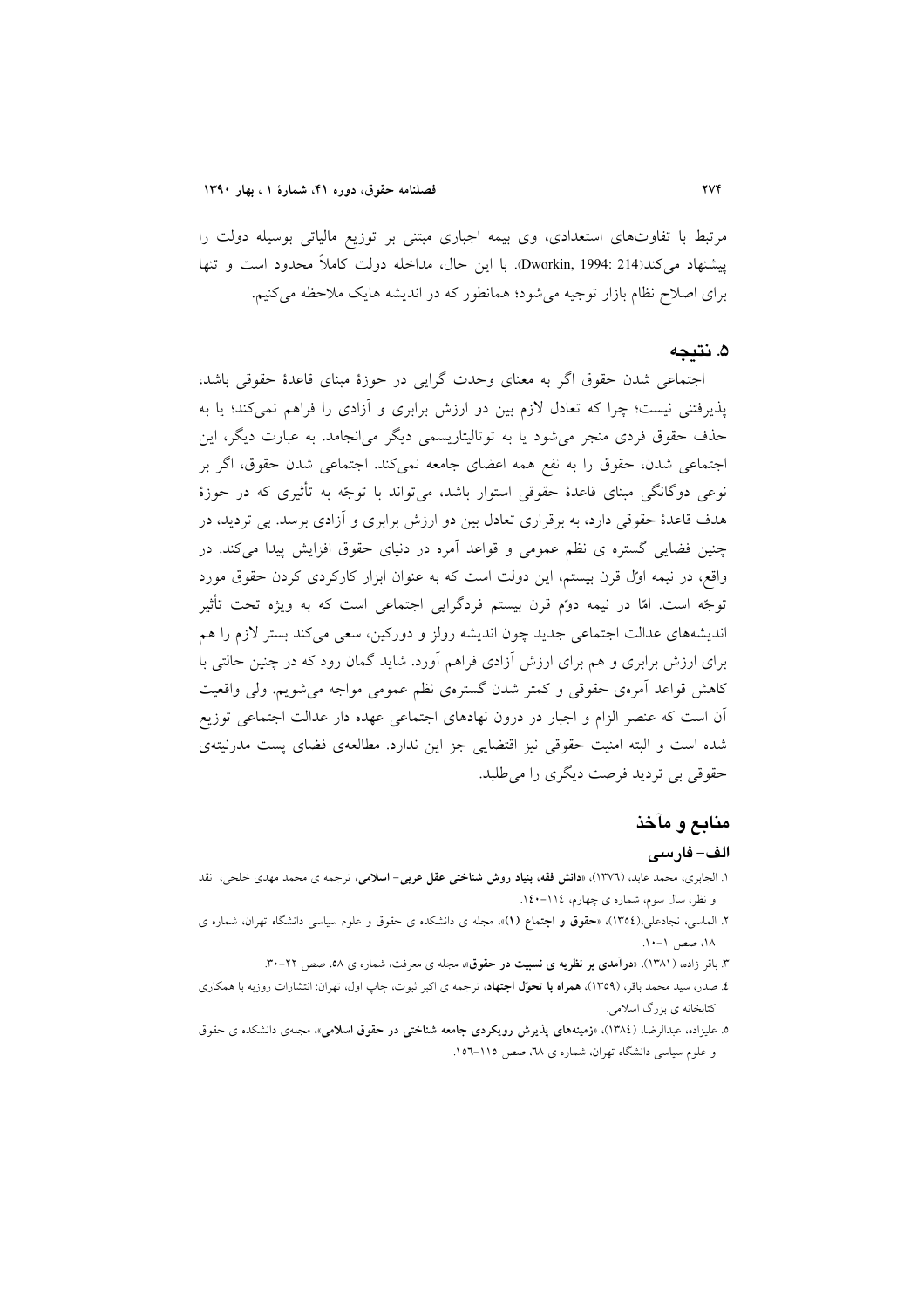٦. کاتوزیان، (١٣٧٩)، «**نقد قانونگرایی افراطی**»، نقد و نظر، سال ششم، شماره ی ۲۳ و ۲۵ ، ٤٩٠–٥٠٦.

۷. کاتوزیان، ناصر، (۱۳۷٦)، «**حقوق و عدالت**»، نقد و نظر، سال سوم، شماره ی ۱۰ و ۱۱، صص ۳٤–۵۷.

۸ نظری نژاد، محمد رضا، (۱۳۸۱)، «**عدالت یا نظام مبتنی بر عقلانیت**»، اطلاعات سیاسی⊣قتصادی، شماره ۱۸۵−۱۸۲، صص  $.97 - A$ 

# **ب- خارجي**

- 1-Arnaud. Nicole et André-Jean,(1975) « **Le socialisme juridique à la Belle Epoque: visage d'une aberration**». in. *Quaderni fiorentini per la storia del pensiero giuridico moderno*.Vol. 3/4. pp. pp. 25-54.
- 2-Auguste Comte. (1929). *Système de politique positive*. T. I, II, Paris, 5<sup>e</sup> édition.. Édition Société positiviste.
- 3-Belley. Jean Guy.(1986) « **Georges Gurvitch et les professionnels de la pensée juridique**». Revue Droit et Société. N° 4. pp. 435-455.
- 4-Bonnecase. Julien, (1932) « **La pensée juridique française de l'heure présente**». Archives de philosophie du droit et de sociologie juridique.Cahiers 3-4. pp. 368-382.
- 5-Boaventura de Sousa Santos, (1987). '' **Law: A Map of Misreading; Toward a postmodern conception of law**<sup>35</sup>, In. Journal of law and society, Vol. 14, No 3, pp. 279-302.

6-Borgetto (Michel) et Lafore (Robert).(2000). *La république sociale, Contribution à l'étude de la question démocratique en France.* Paris. 1<sup>e</sup> édition. PUF.

7-Caldwell, Bruce, (1997), «**Hayek and socialism**», in, Journal of Economic Literature, Vol. 35, N. 4, pp. 1856-1890.

8-Carlos Miguel Herrera. (2003) « **Par le droit, au-delà du droit? Sur les origines du socialisme juridique en France** », in. *Par le droit, au-delà du droit, textes sur le socialisme juridique.* Paris.1<sup>e</sup> édition. Édition Kimé.

9- Charmont.J.(1903)« **La socialisation du droit(Leçon d'introduction d'un cours de droit civil)** ».in. *Revue de Métaphysique et de Morale*.11<sup>e</sup> année.pp. 380-405.

10-Cournarie (Laurent) et Dupond (Pascal). (1998), « **Introduction à la Théorie de la justice de Rawls** ». in. *Dioti. CRDP*. Midi-Pyrénées. N° 3.

- 11-Cuche. Paul. (1919). *En lisant les juristes philosophes*. Paris. 1<sup>e</sup> édition. Édition J. de Gigord.
- 12- Demogue. René. (2001). *Les notions fondamentales du droit privé. Essai critique*. Paris. Edition de La Mémoire Du Droit.

13-Donzelot. Jacques.(1994). *L'invention du social. Essai sur le déclin des passions politiques*. Paris. 1<sup>e</sup> édition, Édition du Seuil.

14-Duguit, Léon, (1927). *Traité de droit constitutionnel*. T. I. La règle de droit et le problème de l'Etat. Paris. 3<sup>e</sup> édition en cinq volumes. Librairie Fontemoing.

15-Duguit, Léon. (1999). *Les transformations du droit privé depuis le Code Napoléon*. Paris. Édition de la Mémoire Du Duguit.

16-David, N. Schiff, (1976), "**Socio-Legal Theory: Social Structure and Law"**, In. The Modern Law Review, Vol. 39, N° 3, pp. 287-310.

17-Duguit, Leon, (1917),«**The Law and the State**», in. Harvard Law Review, Vol. 31. N. 1, pp. 1-185.

18-Duguit,Leon,(1921),«**Objective Law»(II),** in Columbia Law Review.Vol.21,N.1.Pp. 17-34.

19-Dworkin. Ronald. (1994)**.** *L'empire du droit***.** Traduit de l'américain par Elisabeth Soubrenie. Paris. 1<sup>e</sup> édition. PUF

20-Dworkin. Ronald. (1995). *Prendre les droits au sérieux*. Paris. 1<sup>e</sup> édition. PUF.

21-Dworkin, Ronald, (1981). "**What is Equality ? part 1: Equality of welfare"**, In. Philosophy and public Affairs, Vol. 10.  $N^{\circ}$  3, pp. 185-246.

22-Dworkin, Ronald. (1981). "**What is Equality ? part 2: Equality of Resources"**, In. Philosophy and public Affairs, Vol. 10.  $N^{\circ}$ 4, pp. 283-345.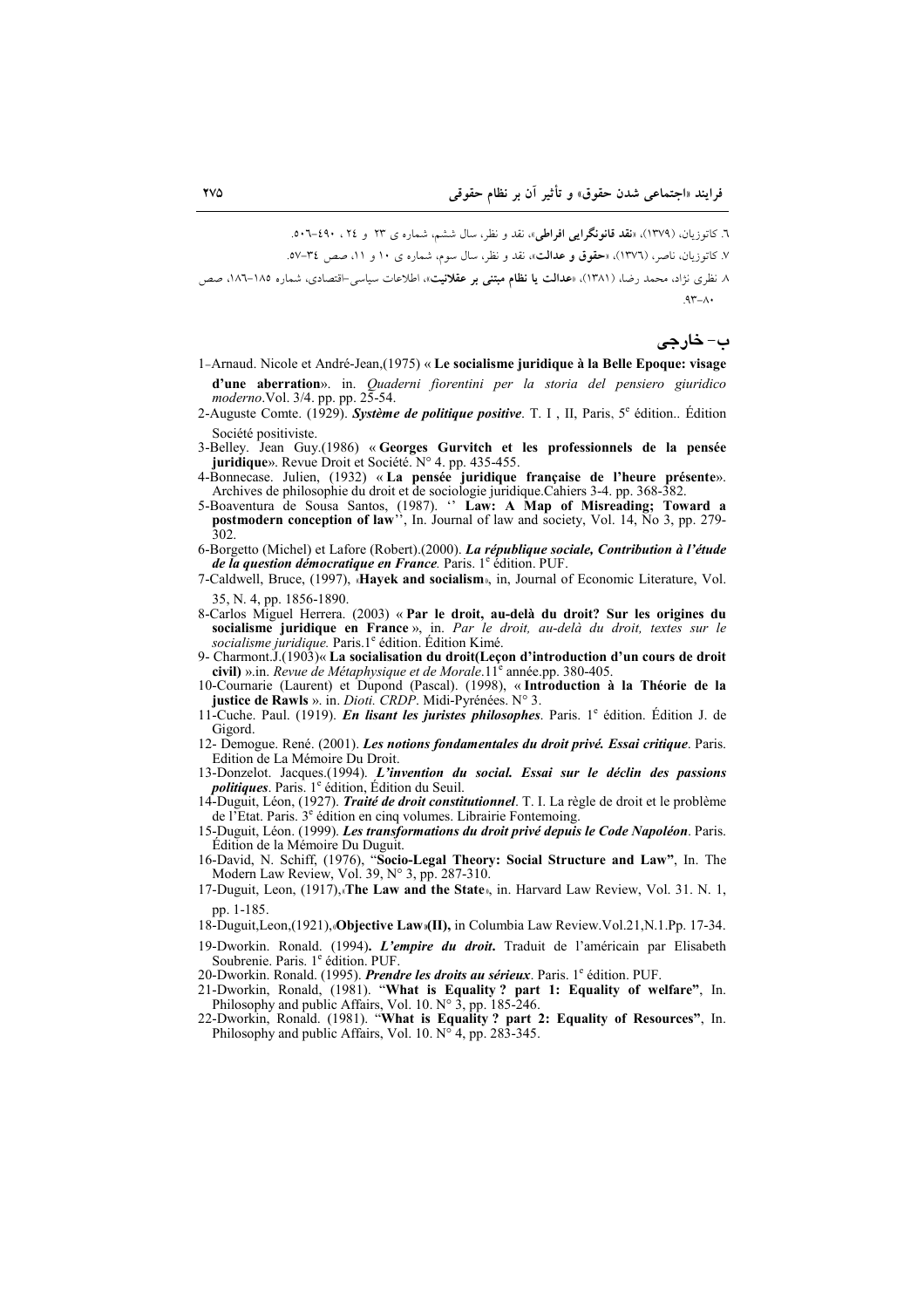- 23- Flour. Jacques. (1947) « **De l'influence du droit public sur le droit privé ». in.** *Travaux de l'Association Henri Capitant pour la culture juridique française*, T. II. 1<sup>e</sup> édition. Paris. Dalloz, pp. 184-199.
- 24-Fowler Vincent Harper, (1930), " **Law in action and social theory"**. In. International Journal of ethics, Vol. 40, N° 3, pp. 305-329.
- 25-Friedman. Milton. (1971). *Capitalisme et liberté*. Traduit de l'anglais par A. M. Charno. Paris.<sup>1e</sup> édition. Édition Robert Laffont.
- 26-Gény. François. (1922). *Science et Technique en droit privé positif*. T. I. Paris. 2<sup>e</sup> édition. Sirey.
- 27-Gurvitch,Georges,(1941).**The problem of social law**,In.Ethics,Vol. 52, N° 1,pp.17-40.
- 28-Habermas. Jürgen. (2003). *L'espace public. Archéologie de la publicité comme dimension constitutive de la société bourgeoise***.** Traduit en français par Marc B. de Launay. Paris.  $6^e$  édition. Éditions Payot.
- 29- Hanly Furfey (Rt. Rev. Msgr. Paul). (1959). **Social problems and the Natural Law**, In. The American catholic Sociological Review, Vol. 20, N° 2, pp. 98- 106.
- 30- Harrington Boyd, James (1917), "**Socialization of law"**, In. The Americain journal of Sociology. Vol. 22, N° 6.pp. 822-837.
- 31- Hayek. Friedrich Von. (1985, 1986). *Droit, législation et liberté*. Traduit en français par Raoul Audouin. T. I (1985). règles et ordre ; T. II (1986), Paris, 2e édition. Le mirage de la justice sociale, PUF.
- 32-Le Fur. Louis. (1931) «**Droit individuel et droit social, coordination, subordination ou intégration** *»*. In. *Archives de philosophie du droit et de sociologie juridique*. Paris. Recueil Sirey, n° 3-4. pp. 279-309.
- 33- Llewellyn, Karl N. (1949). "**Law and the Social sciences: Especially Sociology"**; In. Harvard Law Review, Vol. 62. N° 8 .Pp. 1286-1305.
- 34- Louin Tapp (June) and Levine (Felice J.),(1974), "**Legal Socialization: strategies for an Ethical Legality"**, In. Stanford Law Review, Vol. 27. N° 1,1-72.
- 35-Loughlin, Martin, (2005), «**The functionalist Style in public law**», in. The university of Toronto law journal, Vol. 55. N 3. Pp. 361-403.
- 36- Mater. André. (1904) « **Le socialisme juridique** ».*Revue Socialiste*.Vol. 40.
- 37-Menger. Anton. (1904). *L'Etat socialiste*. Traduit par Milhaud Edgard. Paris. 1<sup>e</sup> édition.Édition Société nouv. de librairie et d'édition.
- 38-Niort. Jean-François. (1994) «**La naissance du concept de droit social en France: une problématique de la liberté et de la solidarité**». In. *Revue de recherche juridique. Droit administratif. Droit prospectif*. N°58. pp. 85-109.
- 39-Papadopoulos. Ioannis. «**La cité intègre**». In. www.enm.justice.fr/centre\_de ressources/dossiers\_reflexions/culture\_americain.

40-Radbruch.Gustav. (1931),«**Du droit individualiste au droit social ».**in.*Archives de Philosophie du droit et de Sociologie juridique*.Paris.Recueil Sirey.pp.387-398.

- 41- Rawls. John. (1985) **Justice as fairness: Political not metaphysical**, In. Philosophy and public Affairs, Vol. 14,  $N^{\circ}$  3, pp. 223-251
- 42- Rawls. John. (1987). *Théorie de la justice*. Traduit de l'américain par Catherine Audard. Paris. 1<sup>e</sup> édition. Édition du Seuil.
- 43-Ripert, Georges. (1998). *Le déclin du droit. Études sur la législation contemporaine*. Paris. L.G.D.J.
- 44-Rosanvallon.Pierre.(1992) *La crise de l'Etat-providence*. Paris. 3<sup>e</sup> édition. Édition du Seuil.
- 45-Roubier. Paul*.* (2005). *Théorie générale du droit, histoires des doctrines juridiques et philosophie des valeurs sociales.* Paris. 2<sup>e</sup> édition. Avec préface de David Deroussin. Dalloz.
- 46-Sadoun. Marc (2000), « **L'individu et le Citoyen** ». in. *Pouvoirs*. N° 94 sur le thème L'Etat- Providence. pp. 5-17.
- 47-Savelsberg, Joachim. (2000), «**Contradictions, Law, and State Socialism**», in. Law and Social Inquiry, Vol. 25, N. 4, pp. 1021-1048.
- 48-Spitz. Jean-Fabien. (2005)« **Ronald Dworkin et le faux dilemme de l'égalité et de la liberté** ».in. *Revue internationale de philosophie.* Vol. 59. N° 233. pp. 413-434.
- 49-Stoyanovitch.Konstantin.(1974). *La pensée marxiste et le droit*. Paris. 1<sup>e</sup> édition. PUF.